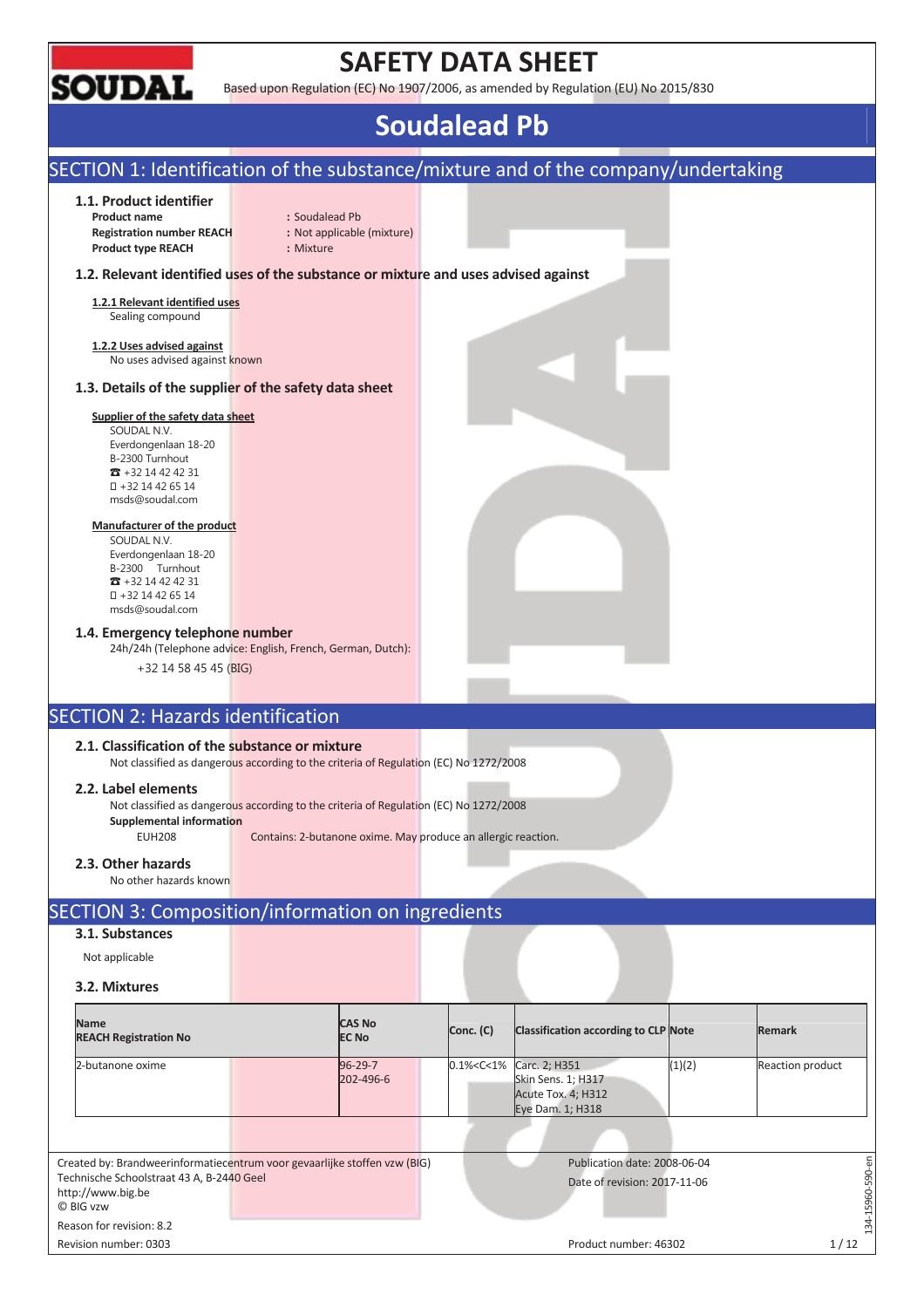|                                                                                                                                                                                                                                                                                                                                                                                                                                                                                                                                                       | <b>Soudalead Pb</b>                                                                                   |                                                              |         |             |
|-------------------------------------------------------------------------------------------------------------------------------------------------------------------------------------------------------------------------------------------------------------------------------------------------------------------------------------------------------------------------------------------------------------------------------------------------------------------------------------------------------------------------------------------------------|-------------------------------------------------------------------------------------------------------|--------------------------------------------------------------|---------|-------------|
| hydrocarbons, C15-C20, n-alkanes, isoalkanes, cyclics,<br><0.03% aromatics<br>01-2119827000-58                                                                                                                                                                                                                                                                                                                                                                                                                                                        | 20% <c<40% 1;="" asp.="" h304<="" td="" tox.=""><td></td><td>(1)(10)</td><td><b>UVCB</b></td></c<40%> |                                                              | (1)(10) | <b>UVCB</b> |
| (1) For H-statements in full: see heading 16<br>(2) Substance with a Community workplace exposure limit<br>(10) Subject to restrictions of Annex XVII of Regulation (EC) No. 1907/2006                                                                                                                                                                                                                                                                                                                                                                |                                                                                                       |                                                              |         |             |
| <b>SECTION 4: First aid measures</b>                                                                                                                                                                                                                                                                                                                                                                                                                                                                                                                  |                                                                                                       |                                                              |         |             |
| 4.1. Description of first aid measures<br>General:<br>If you feel unwell, seek medical advice.<br><b>After inhalation:</b><br>Remove the victim into fresh air. Respiratory problems: consult a doctor/medical service.<br>After skin contact:<br>Wash immediately with lots of water. Soap may be used. Take victim to a doctor if irritation persists.<br>After eye contact:<br>Rinse with water. Remove contact lenses, if present and easy to do. Continue rinsing. Take victim to an ophthalmologist if irritation persists.<br>After ingestion: |                                                                                                       |                                                              |         |             |
| Rinse mouth with water. Consult a doctor/medical service if you feel unwell.<br>4.2. Most important symptoms and effects, both acute and delayed<br>4.2.1 Acute symptoms<br><b>After inhalation:</b><br>No effects known.<br>After skin contact:<br>No effects known.<br>After eye contact:<br>No effects known.<br>After ingestion:<br>No effects known.<br>4.2.2 Delayed symptoms<br>No effects known.<br>4.3. Indication of any immediate medical attention and special treatment needed<br>If applicable and available it will be listed below.   |                                                                                                       |                                                              |         |             |
| <b>SECTION 5: Firefighting measures</b>                                                                                                                                                                                                                                                                                                                                                                                                                                                                                                               |                                                                                                       |                                                              |         |             |
| 5.1. Extinguishing media<br>5.1.1 Suitable extinguishing media:<br>Small fire: Quick-acting ABC powder extinguisher, Quick-acting BC powder extinguisher, Quick-acting class B foam extinguisher, Quick-acting CO2<br>Major fire: Class B foam (not alcohol-resistant).<br>5.1.2 Unsuitable extinguishing media:<br>Small fire: Water (quick-acting extinguisher, reel); risk of puddle expansion.<br>Major fire: Water; risk of puddle expansion.                                                                                                    |                                                                                                       |                                                              |         |             |
| 5.2. Special hazards arising from the substance or mixture<br>Upon combustion: formation of CO, CO2 and small quantities of nitrous vapours and formation of metallic fumes.                                                                                                                                                                                                                                                                                                                                                                          |                                                                                                       |                                                              |         |             |
| 5.3. Advice for firefighters<br>5.3.1 Instructions:<br>No specific fire-fighting instructions required.<br>5.3.2 Special protective equipment for fire-fighters:<br>Gloves. Protective clothing. Heat/fire exposure: compressed air/oxygen apparatus.                                                                                                                                                                                                                                                                                                 |                                                                                                       |                                                              |         |             |
| <b>SECTION 6: Accidental release measures</b>                                                                                                                                                                                                                                                                                                                                                                                                                                                                                                         |                                                                                                       |                                                              |         |             |
| 6.1. Personal precautions, protective equipment and emergency procedures<br>No naked flames.<br>6.1.1 Protective equipment for non-emergency personnel<br>See heading 8.2<br>6.1.2 Protective equipment for emergency responders<br>Gloves. Protective clothing.<br>Suitable protective clothing<br>See heading 8.2<br>6.2. Environmental precautions<br>Contain released product. Use appropriate containment to avoid environmental contamination.                                                                                                  |                                                                                                       |                                                              |         |             |
| Reason for revision: 8.2                                                                                                                                                                                                                                                                                                                                                                                                                                                                                                                              |                                                                                                       | Publication date: 2008-06-04<br>Date of revision: 2017-11-06 |         |             |
| Revision number: 0303                                                                                                                                                                                                                                                                                                                                                                                                                                                                                                                                 |                                                                                                       | Product number: 46302                                        |         | 2/12        |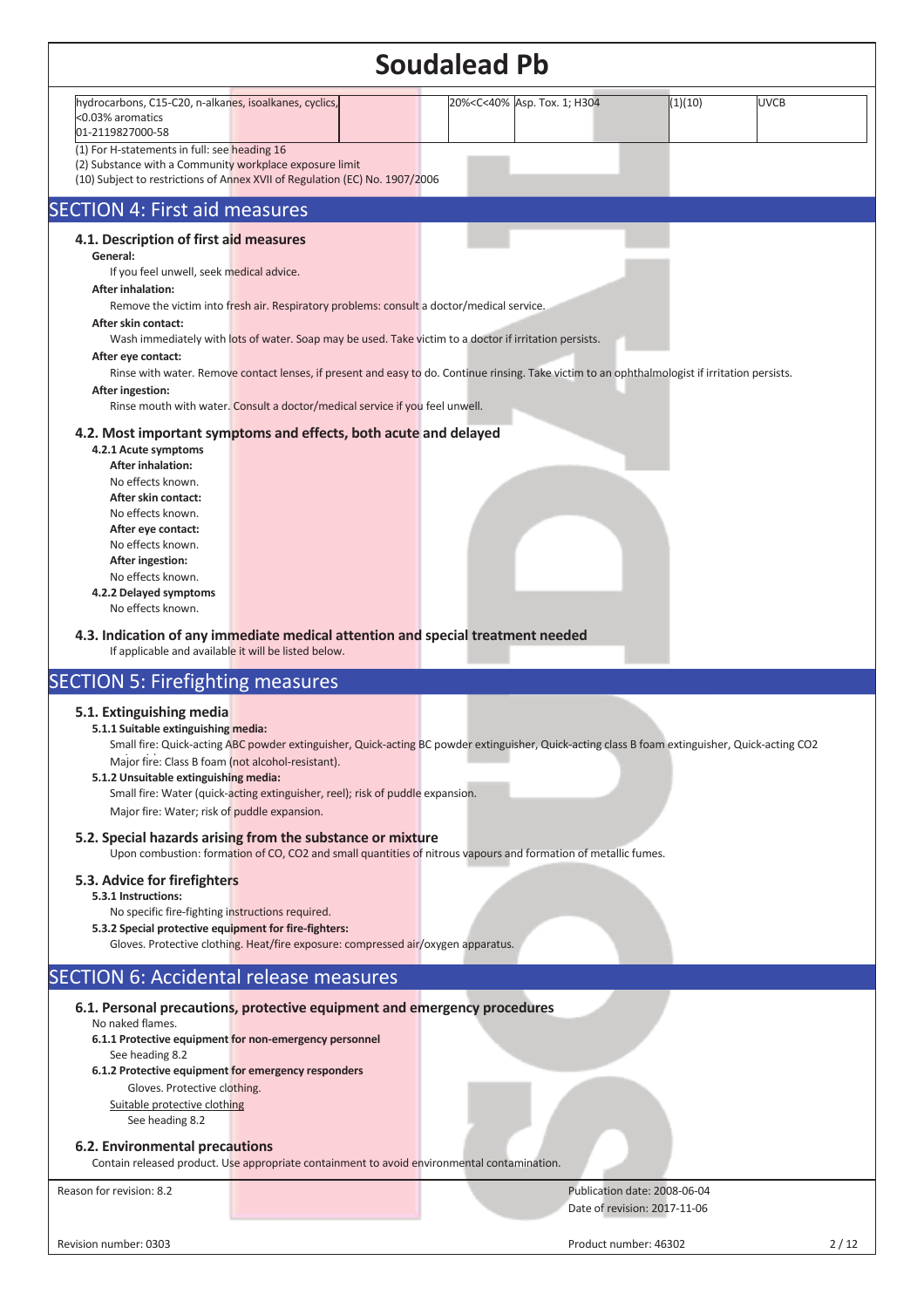### **6.3. Methods and material for containment and cleaning up**

Scoop solid spill into closing containers. Clean contaminated surfaces with a soap solution. Wash clothing and equipment after handling.

#### **6.4. Reference to other sections**

See heading 13.

# SECTION 7: Handling and storage

The information in this section is a general description. If applicable and available, exposure scenarios are attached in annex. Always use the relevant exposure scenarios that correspond to your identified use.

#### **7.1. Precautions for safe handling**

Keep away from naked flames/heat. Observe strict hygiene. Keep container tightly closed.

### **7.2. Conditions for safe storage, including any incompatibilities**

## **7.2.1 Safe storage requirements:**

Store in a dry area. Store at room temperature. Meet the legal requirements. Max. storage time: 1 year(s).

- **7.2.2 Keep away from:**
- Heat sources.
- **7.2.3 Suitable packaging material:** 
	- Synthetic material.
- **7.2.4 Non suitable packaging material:**
	- No data available

#### **7.3. Specific end use(s)**

If applicable and available, exposure scenarios are attached in annex. See information supplied by the manufacturer.

# SECTION 8: Exposure controls/personal protection

#### **8.1. Control parameters**

### **8.1.1 Occupational exposure**

**a) Occupational exposure limit values** 

If limit values are applicable and available these will be listed below.

| <b>Belgium</b><br>Huiles minérales (brouillards)                              |                                       |                                                                |                         |  |  |  |  |
|-------------------------------------------------------------------------------|---------------------------------------|----------------------------------------------------------------|-------------------------|--|--|--|--|
|                                                                               |                                       | 5 mg/m $3$<br>Time-weighted average exposure limit 8 h         |                         |  |  |  |  |
|                                                                               | Short time value                      |                                                                |                         |  |  |  |  |
| <b>The Netherlands</b>                                                        |                                       |                                                                |                         |  |  |  |  |
| Olienevel (minerale olie)                                                     | exposure limit value)                 | Time-weighted average exposure limit 8 h (Public occupational  | 5 mg/ $m3$              |  |  |  |  |
| Germany                                                                       |                                       |                                                                |                         |  |  |  |  |
| Butanonoxim                                                                   |                                       | Time-weighted average exposure limit 8 h (TRGS 900)            | $0.3$ ppm               |  |  |  |  |
|                                                                               |                                       | Time-weighted average exposure limit 8 h (TRGS 900)            | $1 \text{ mg/m}^3$      |  |  |  |  |
| USA (TLV-ACGIH)                                                               |                                       |                                                                |                         |  |  |  |  |
| Mineral oil, pure, highly and severely refined                                |                                       | Time-weighted average exposure limit 8 h (TLV - Adopted Value) | 5 mg/m <sup>3</sup> (I) |  |  |  |  |
| (I): Inhalable fraction                                                       |                                       |                                                                |                         |  |  |  |  |
| <b>Product name</b>                                                           | Test                                  | <b>Number</b>                                                  |                         |  |  |  |  |
| 8.1.2 Sampling methods                                                        |                                       |                                                                |                         |  |  |  |  |
|                                                                               |                                       |                                                                |                         |  |  |  |  |
| Oil Mist (Mineral)                                                            | <b>NIOSH</b>                          | 5026                                                           |                         |  |  |  |  |
| 8.1.3 Applicable limit values when using the substance or mixture as intended |                                       |                                                                |                         |  |  |  |  |
| If limit values are applicable and available these will be listed below.      |                                       |                                                                |                         |  |  |  |  |
| 8.1.4 DNEL/PNEC values                                                        |                                       |                                                                |                         |  |  |  |  |
| <b>DNEL/DMEL - Workers</b>                                                    |                                       |                                                                |                         |  |  |  |  |
|                                                                               |                                       |                                                                |                         |  |  |  |  |
| 2-butanone oxime                                                              |                                       |                                                                |                         |  |  |  |  |
| <b>Effect level (DNEL/DMEL)</b>                                               | Type                                  | Value<br><b>Remark</b>                                         |                         |  |  |  |  |
| <b>DNEL</b>                                                                   | Long-term systemic effects inhalation | 9 mg/m $3$                                                     |                         |  |  |  |  |
|                                                                               | Long-term local effects inhalation    | 3.33 mg/ $m3$                                                  |                         |  |  |  |  |
|                                                                               | Long-term systemic effects dermal     | 1.3 mg/kg bw/day                                               |                         |  |  |  |  |
|                                                                               | Acute systemic effects dermal         | 2.5 mg/kg bw/day                                               |                         |  |  |  |  |
| <b>DNEL/DMEL - General population</b>                                         |                                       |                                                                |                         |  |  |  |  |
|                                                                               |                                       |                                                                |                         |  |  |  |  |
|                                                                               |                                       |                                                                |                         |  |  |  |  |
|                                                                               |                                       |                                                                |                         |  |  |  |  |
|                                                                               |                                       |                                                                |                         |  |  |  |  |
|                                                                               |                                       |                                                                |                         |  |  |  |  |
|                                                                               |                                       | Publication date: 2008-06-04                                   |                         |  |  |  |  |
|                                                                               |                                       |                                                                |                         |  |  |  |  |
| Reason for revision: 8.2                                                      |                                       | Date of revision: 2017-11-06                                   |                         |  |  |  |  |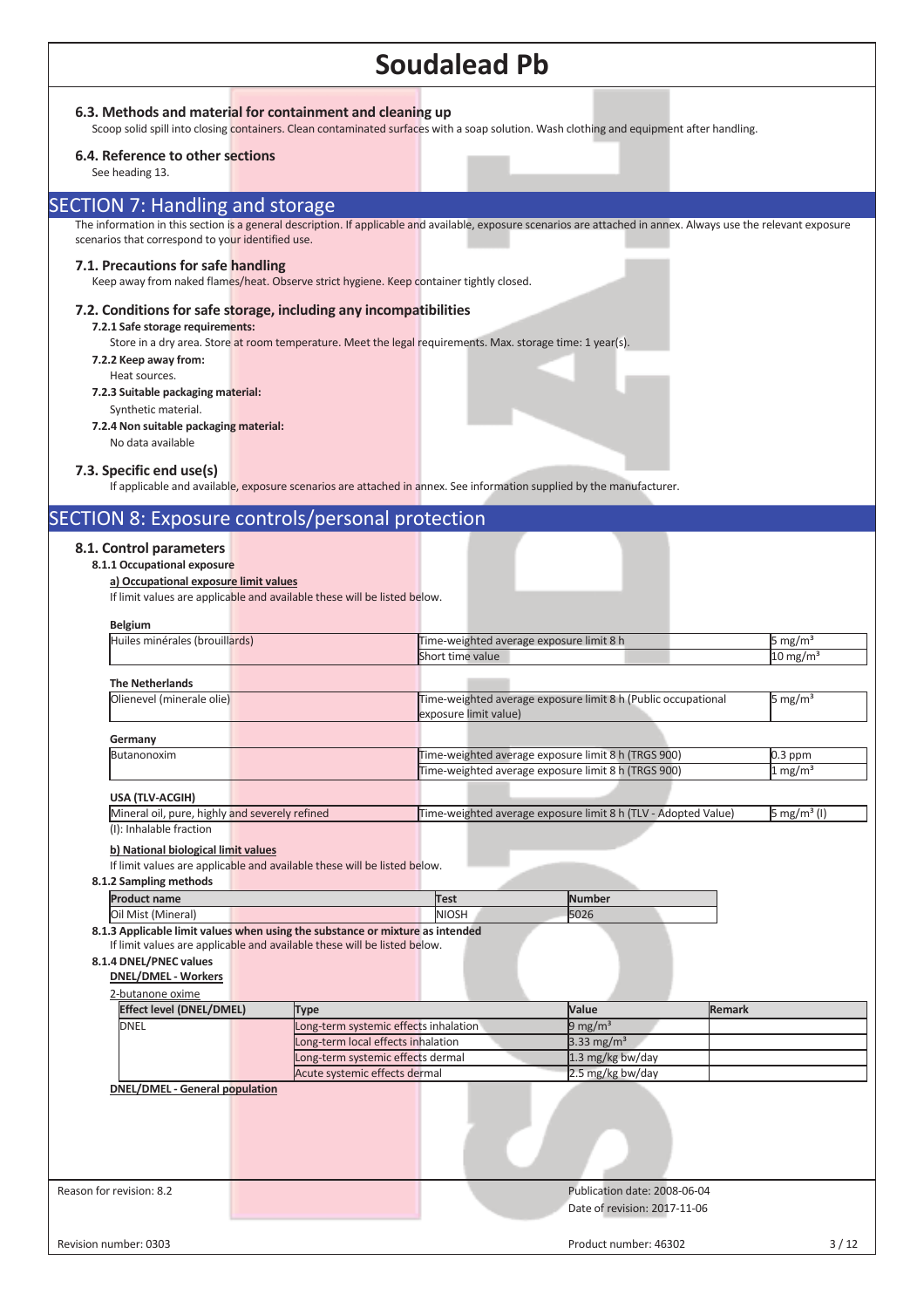| 2-butanone oxime                |                                       |                        |  |  |
|---------------------------------|---------------------------------------|------------------------|--|--|
| <b>Effect level (DNEL/DMEL)</b> | Type                                  | Value<br><b>Remark</b> |  |  |
| <b>DNEL</b>                     | Long-term systemic effects inhalation | 2.7 mg/ $m3$           |  |  |
|                                 | Long-term local effects inhalation    | 2 mg/m <sup>3</sup>    |  |  |
|                                 | Long-term systemic effects dermal     | 0.78 mg/kg bw/day      |  |  |
|                                 | Acute systemic effects dermal         | 1.5 mg/kg bw/day       |  |  |
| <b>PNEC</b>                     |                                       |                        |  |  |
| 2-butanone oxime                |                                       |                        |  |  |
| <b>Compartments</b>             | Value                                 | Remark                 |  |  |
| Fresh water                     | $0.256$ mg/l                          |                        |  |  |
| Aqua (intermittent releases)    | $0.118$ mg/l                          |                        |  |  |
| <b>STP</b>                      | $177 \text{ mg/l}$                    |                        |  |  |
| A P A concentration of the      |                                       |                        |  |  |

## **8.1.5 Control banding**

If applicable and available it will be listed below.

#### **8.2. Exposure controls**

The information in this section is a general description. If applicable and available, exposure scenarios are attached in annex. Always use the relevant exposure scenarios that correspond to your identified use.

#### **8.2.1 Appropriate engineering controls**

Keep away from naked flames/heat. Measure the concentration in the air regularly. Carry operations in the open/under local exhaust/ventilation or with respiratory protection.

#### **8.2.2 Individual protection measures, such as personal protective equipment**

Observe strict hygiene. Keep container tightly closed. Do not eat, drink or smoke during work.

#### a) Respiratory protection:

Insufficient ventilation: wear respiratory protection.

b) Hand protection:

Gloves.

- materials (good resistance) Nitrile rubber.

c) Eye protection:

Safety glasses.

d) Skin protection:

Protective clothing.

**8.2.3 Environmental exposure controls:** 

See headings 6.2, 6.3 and 13

# SECTION 9: Physical and chemical properties

## **9.1. Information on basic physical and chemical properties**

| Physical form               | Paste                                                  |  |
|-----------------------------|--------------------------------------------------------|--|
| Odour                       | Characteristic odour                                   |  |
| Odour threshold             | No data available                                      |  |
| Colour                      | Variable in colour, depending on the composition       |  |
| Particle size               | No data available                                      |  |
| <b>Explosion limits</b>     | No data available                                      |  |
| Flammability                | Not easily combustible                                 |  |
| Log Kow                     | Not applicable (mixture)                               |  |
| Dynamic viscosity           | No data available                                      |  |
| Kinematic viscosity         | No data available                                      |  |
| Melting point               | No data available                                      |  |
| <b>Boiling point</b>        | No data available                                      |  |
| Flash point                 | >120 °C                                                |  |
| Evaporation rate            | No data available                                      |  |
| Relative vapour density     | No data available                                      |  |
| Vapour pressure             | No data available                                      |  |
| Solubility                  | Water; insoluble                                       |  |
| Relative density            | 0.97                                                   |  |
| Decomposition temperature   | No data available                                      |  |
| Auto-ignition temperature   | No data available                                      |  |
| <b>Explosive properties</b> | No chemical group associated with explosive properties |  |
| Oxidising properties        | No chemical group associated with oxidising properties |  |
| bН                          | No data available                                      |  |
| 9.2. Other information      |                                                        |  |
| Surface tension             | No data available                                      |  |

| Surface tension                         | No data available     |
|-----------------------------------------|-----------------------|
| <b>Extrapolated kinematic viscosity</b> | $>$ 30 seconds ; 4 mm |
| Absolute density                        | 970 kg/ $m3$          |
|                                         |                       |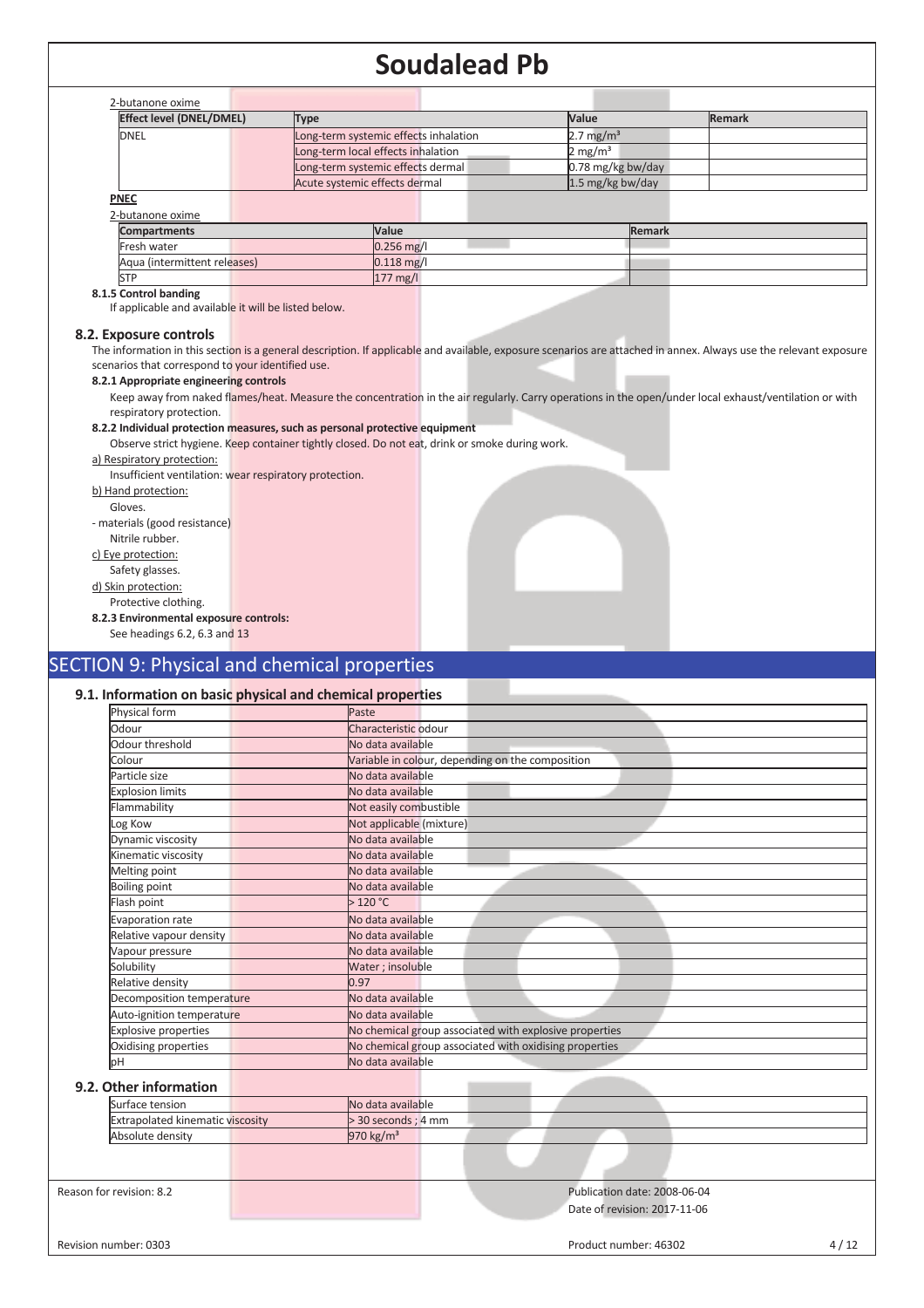|                                                                                                                                                           |               |                               |                                                                                                                |                                | <b>Soudalead Pb</b>        |                         |                                            |               |
|-----------------------------------------------------------------------------------------------------------------------------------------------------------|---------------|-------------------------------|----------------------------------------------------------------------------------------------------------------|--------------------------------|----------------------------|-------------------------|--------------------------------------------|---------------|
| <b>SECTION 10: Stability and reactivity</b>                                                                                                               |               |                               |                                                                                                                |                                |                            |                         |                                            |               |
| 10.1. Reactivity                                                                                                                                          |               |                               |                                                                                                                |                                |                            |                         |                                            |               |
|                                                                                                                                                           |               |                               | Temperature above flashpoint: higher fire/explosion hazard.                                                    |                                |                            |                         |                                            |               |
| 10.2. Chemical stability<br>Stable under normal conditions.                                                                                               |               |                               |                                                                                                                |                                |                            |                         |                                            |               |
| 10.3. Possibility of hazardous reactions<br>No data available.                                                                                            |               |                               |                                                                                                                |                                |                            |                         |                                            |               |
| 10.4. Conditions to avoid<br><b>Precautionary measures</b><br>Keep away from naked flames/heat.                                                           |               |                               |                                                                                                                |                                |                            |                         |                                            |               |
| 10.5. Incompatible materials<br>No data available.                                                                                                        |               |                               |                                                                                                                |                                |                            |                         |                                            |               |
| 10.6. Hazardous decomposition products                                                                                                                    |               |                               | Upon combustion: formation of CO, CO2 and small quantities of nitrous vapours and formation of metallic fumes. |                                |                            |                         |                                            |               |
|                                                                                                                                                           |               |                               | <b>SECTION 11: Toxicological information</b>                                                                   |                                |                            |                         |                                            |               |
| 11.1.1 Test results<br><b>Acute toxicity</b><br>Soudalead Pb<br>No (test) data on the mixture available<br>Judgement is based on the relevant ingredients |               |                               |                                                                                                                |                                |                            |                         |                                            |               |
| 2-butanone oxime<br>Route of exposure                                                                                                                     |               | Parameter                     | Method                                                                                                         | Value                          | <b>Exposure time</b>       | <b>Species</b>          | Value                                      | <b>Remark</b> |
| Oral                                                                                                                                                      |               | LD50                          | Equivalent to OECD                                                                                             | 2326 mg/kg bw                  |                            | Rat (male)              | determination<br><b>Experimental value</b> |               |
|                                                                                                                                                           |               |                               | 401                                                                                                            |                                |                            |                         |                                            |               |
| Dermal                                                                                                                                                    |               | LD50                          | Equivalent to OECD<br>402                                                                                      | $>$ 1000 mg/kg bw              | 24 h                       | Rabbit<br>(male/female) | <b>Experimental value</b>                  |               |
| Inhalation (vapours)                                                                                                                                      |               | <b>LC50</b>                   | Equivalent to OECD<br>403                                                                                      | $>$ 4.83 mg/l air              | 4 h                        | Rat (male/female)       | <b>Experimental value</b>                  |               |
| <b>Route of exposure</b>                                                                                                                                  |               | Parameter                     | hydrocarbons, C15-C20, n-alkanes, isoalkanes, cyclics, <0.03% aromatics<br>Method                              | Value                          | <b>Exposure time</b>       | <b>Species</b>          | Value                                      | <b>Remark</b> |
| Oral                                                                                                                                                      |               | LD50                          | <b>Equivalent to OECD</b>                                                                                      | $>$ 5000 mg/kg bw              |                            | Rat (male/female)       | determination<br><b>Experimental value</b> |               |
| Dermal                                                                                                                                                    |               | LD50                          | 401<br>Equivalent to OECD<br>402                                                                               | > 3160 mg/kg bw                | 24 h                       | Rabbit<br>(male/female) | Experimental value                         |               |
| Inhalation (aerosol)                                                                                                                                      |               | <b>LC50</b>                   | Equivalent to OECD<br>403                                                                                      | $>$ 5266 mg/m <sup>3</sup> air | 4 <sub>h</sub>             | Rat (male/female)       | <b>Experimental value</b>                  |               |
| Conclusion<br>Not classified for acute toxicity<br>Corrosion/irritation<br>Soudalead Pb                                                                   |               |                               |                                                                                                                |                                |                            |                         |                                            |               |
| Route of exposure                                                                                                                                         | <b>Result</b> |                               | <b>Method</b>                                                                                                  | <b>Exposure time</b>           | <b>Time point</b>          | <b>Species</b>          | Value                                      | <b>Remark</b> |
|                                                                                                                                                           |               | Not irritating                | <b>OECD 437</b>                                                                                                |                                |                            |                         | determination<br>Experimental value        |               |
|                                                                                                                                                           |               | Not irritating                |                                                                                                                |                                |                            |                         | Expert judgement                           |               |
|                                                                                                                                                           |               |                               |                                                                                                                |                                |                            |                         |                                            |               |
| Judgement is based on the relevant ingredients<br>2-butanone oxime                                                                                        |               |                               |                                                                                                                |                                |                            |                         |                                            |               |
| Route of exposure Result                                                                                                                                  |               |                               | <b>Method</b>                                                                                                  | <b>Exposure time</b>           | Time point                 | <b>Species</b>          | Value<br>determination                     | <b>Remark</b> |
| Eye                                                                                                                                                       |               | Serious eye                   | Equivalent to                                                                                                  |                                | 24; 72 hours               | Rabbit                  | Experimental value Single treatment        |               |
| Skin                                                                                                                                                      |               | damage<br>Slightly irritating | <b>OECD 405</b><br>Other                                                                                       | 24 h                           | 1; 24; 48; 72 hours Rabbit |                         | <b>Experimental value</b>                  |               |
|                                                                                                                                                           |               |                               |                                                                                                                |                                |                            |                         |                                            |               |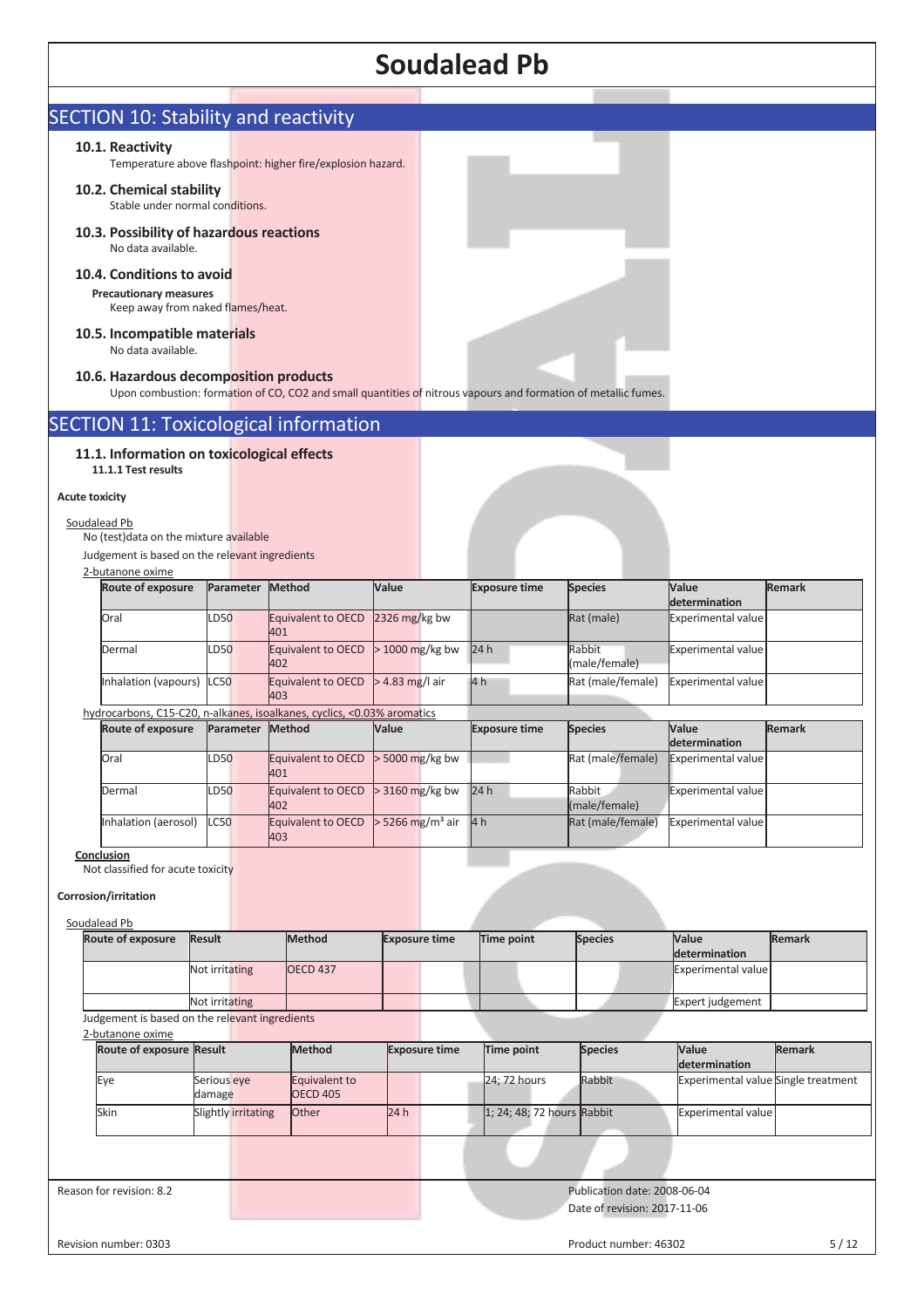| hydrocarbons, C15-C20, n-alkanes, isoalkanes, cyclics, <0.03% aromatics<br>Route of exposure Result |                 | <b>Method</b>                  |                          | <b>Exposure time</b> |       | Time point                                 | <b>Species</b>               | Value                             | <b>Remark</b>                                                                                                 |
|-----------------------------------------------------------------------------------------------------|-----------------|--------------------------------|--------------------------|----------------------|-------|--------------------------------------------|------------------------------|-----------------------------------|---------------------------------------------------------------------------------------------------------------|
|                                                                                                     |                 |                                |                          |                      |       |                                            |                              | determination                     |                                                                                                               |
| Eye                                                                                                 | Not irritating  | <b>OECD 405</b>                |                          | 24h                  |       | 24; 48; 72 hours                           | Rabbit                       | <b>Experimental value</b>         |                                                                                                               |
| Skin                                                                                                | Not irritating  | <b>OECD 404</b>                |                          | 4 <sub>h</sub>       |       | 24; 48; 72 hours                           | Rabbit                       | <b>Experimental value</b>         |                                                                                                               |
| Conclusion                                                                                          |                 |                                |                          |                      |       |                                            |                              |                                   |                                                                                                               |
| Not classified as irritating to the skin                                                            |                 |                                |                          |                      |       |                                            |                              |                                   |                                                                                                               |
| Not classified as irritating to the eyes                                                            |                 |                                |                          |                      |       |                                            |                              |                                   |                                                                                                               |
| Not classified as irritating to the respiratory system                                              |                 |                                |                          |                      |       |                                            |                              |                                   |                                                                                                               |
| Respiratory or skin sensitisation                                                                   |                 |                                |                          |                      |       |                                            |                              |                                   |                                                                                                               |
| Soudalead Pb                                                                                        |                 |                                |                          |                      |       |                                            |                              |                                   |                                                                                                               |
| No (test) data on the mixture available                                                             |                 |                                |                          |                      |       |                                            |                              |                                   |                                                                                                               |
| Judgement is based on the relevant ingredients<br>2-butanone oxime                                  |                 |                                |                          |                      |       |                                            |                              |                                   |                                                                                                               |
| Route of exposure Result                                                                            |                 | <b>Method</b>                  |                          | <b>Exposure time</b> |       | <b>Observation time</b>                    | <b>Species</b>               | <b>Value determination Remark</b> |                                                                                                               |
|                                                                                                     |                 |                                |                          |                      | point |                                            |                              |                                   |                                                                                                               |
| Skin                                                                                                | Sensitizing     | Equivalent to OECD 24 h<br>406 |                          |                      |       | 24; 48 hours                               | Guinea pig<br>(female)       | <b>Experimental value</b>         |                                                                                                               |
| hydrocarbons, C15-C20, n-alkanes, isoalkanes, cyclics, <0.03% aromatics                             |                 |                                |                          |                      |       |                                            |                              |                                   |                                                                                                               |
| Route of exposure Result                                                                            |                 | Method                         |                          | <b>Exposure time</b> | point | <b>Observation time</b>                    | <b>Species</b>               | <b>Value determination Remark</b> |                                                                                                               |
| <b>Skin</b>                                                                                         | Not sensitizing | <b>Equivalent to OECD</b>      |                          |                      |       | 24; 48 hours                               | Guinea pig                   | Read-across                       |                                                                                                               |
| Conclusion                                                                                          |                 | 406                            |                          |                      |       |                                            | (female)                     |                                   |                                                                                                               |
| Not classified as sensitizing for inhalation<br>Not classified as sensitizing for skin              |                 |                                |                          |                      |       |                                            |                              |                                   |                                                                                                               |
|                                                                                                     |                 |                                |                          |                      |       |                                            |                              |                                   |                                                                                                               |
| Specific target organ toxicity                                                                      |                 |                                |                          |                      |       |                                            |                              |                                   |                                                                                                               |
|                                                                                                     |                 |                                |                          |                      |       |                                            |                              |                                   |                                                                                                               |
|                                                                                                     |                 |                                |                          |                      |       |                                            |                              |                                   |                                                                                                               |
| Soudalead Pb<br>No (test) data on the mixture available                                             |                 |                                |                          |                      |       |                                            |                              |                                   |                                                                                                               |
|                                                                                                     |                 |                                |                          |                      |       |                                            |                              |                                   |                                                                                                               |
|                                                                                                     |                 | <b>Method</b>                  | Value                    |                      |       | <b>Effect</b>                              |                              |                                   | Value                                                                                                         |
| Route of exposure Parameter                                                                         |                 |                                |                          | Organ                |       |                                            | <b>Exposure time</b>         | <b>Species</b>                    |                                                                                                               |
| Oral                                                                                                | LOAEL           | US EPA                         | 40 mg/kg<br>bw/day       | General              |       | Clinical signs;                            | 13 weeks (5                  | Rat<br>(male/female)              | value                                                                                                         |
|                                                                                                     |                 |                                |                          |                      |       | mortality; body<br>weight; food            | days/week)                   |                                   |                                                                                                               |
|                                                                                                     |                 |                                |                          |                      |       | consumption                                |                              |                                   |                                                                                                               |
| Oral                                                                                                | <b>NOAEL</b>    | <b>US EPA</b>                  | < 40 mg/kg<br>bw/day     | Blood                |       | Change in the<br>haemogramme/days/week)    | 13 weeks (5                  | Rat<br>(male/female)              | value                                                                                                         |
|                                                                                                     |                 |                                |                          |                      |       | blood                                      |                              |                                   |                                                                                                               |
| Oral                                                                                                | <b>NOEL</b>     | US EPA                         |                          |                      |       | composition<br>Central nervous Behavioural |                              | Rat                               |                                                                                                               |
|                                                                                                     |                 |                                | 125 mg/kg<br>bw/day      | system               |       | disturbances                               | 13 weeks (5<br>days/week)    | (male/female)                     | value                                                                                                         |
|                                                                                                     |                 |                                |                          |                      |       |                                            |                              |                                   |                                                                                                               |
| Oral                                                                                                | <b>NOAEL</b>    | US EPA                         | 312 ppm                  | Blood                |       | Change in the<br>haemogramme/              | $13$ week(s)                 | Rat (female)                      | value                                                                                                         |
|                                                                                                     |                 |                                |                          |                      |       | blood                                      |                              |                                   |                                                                                                               |
| Oral                                                                                                | <b>NOAEL</b>    | <b>US EPA</b>                  | 625 ppm                  | Blood                |       | composition<br>Change in the               |                              | Rat (male)                        |                                                                                                               |
|                                                                                                     |                 |                                |                          |                      |       | haemogramme/                               | 13 week(s)                   |                                   | value                                                                                                         |
|                                                                                                     |                 |                                |                          |                      |       | blood                                      |                              |                                   |                                                                                                               |
| Inhalation                                                                                          | <b>NOAEC</b>    | Equivalent to                  | 90 mg/m <sup>3</sup> air | Blood                |       | composition<br>Change in the               | 4 weeks (6h/day, 5           | Rat                               | determination<br>Experimental<br>Experimental<br>Experimental<br>Experimental<br>Experimental<br>Experimental |
| (vapours)                                                                                           |                 | <b>OECD 412</b>                |                          |                      |       | haemogramme/days/week)                     |                              | (male/female)                     | value                                                                                                         |
|                                                                                                     |                 |                                |                          |                      |       | blood<br>composition                       |                              |                                   |                                                                                                               |
|                                                                                                     |                 |                                |                          |                      |       |                                            |                              |                                   |                                                                                                               |
| Judgement is based on the relevant ingredients<br>2-butanone oxime                                  |                 |                                |                          |                      |       |                                            |                              |                                   |                                                                                                               |
|                                                                                                     |                 |                                |                          |                      |       |                                            |                              |                                   |                                                                                                               |
|                                                                                                     |                 |                                |                          |                      |       |                                            |                              |                                   |                                                                                                               |
|                                                                                                     |                 |                                |                          |                      |       |                                            |                              |                                   |                                                                                                               |
|                                                                                                     |                 |                                |                          |                      |       |                                            |                              |                                   |                                                                                                               |
| Reason for revision: 8.2                                                                            |                 |                                |                          |                      |       |                                            | Publication date: 2008-06-04 |                                   |                                                                                                               |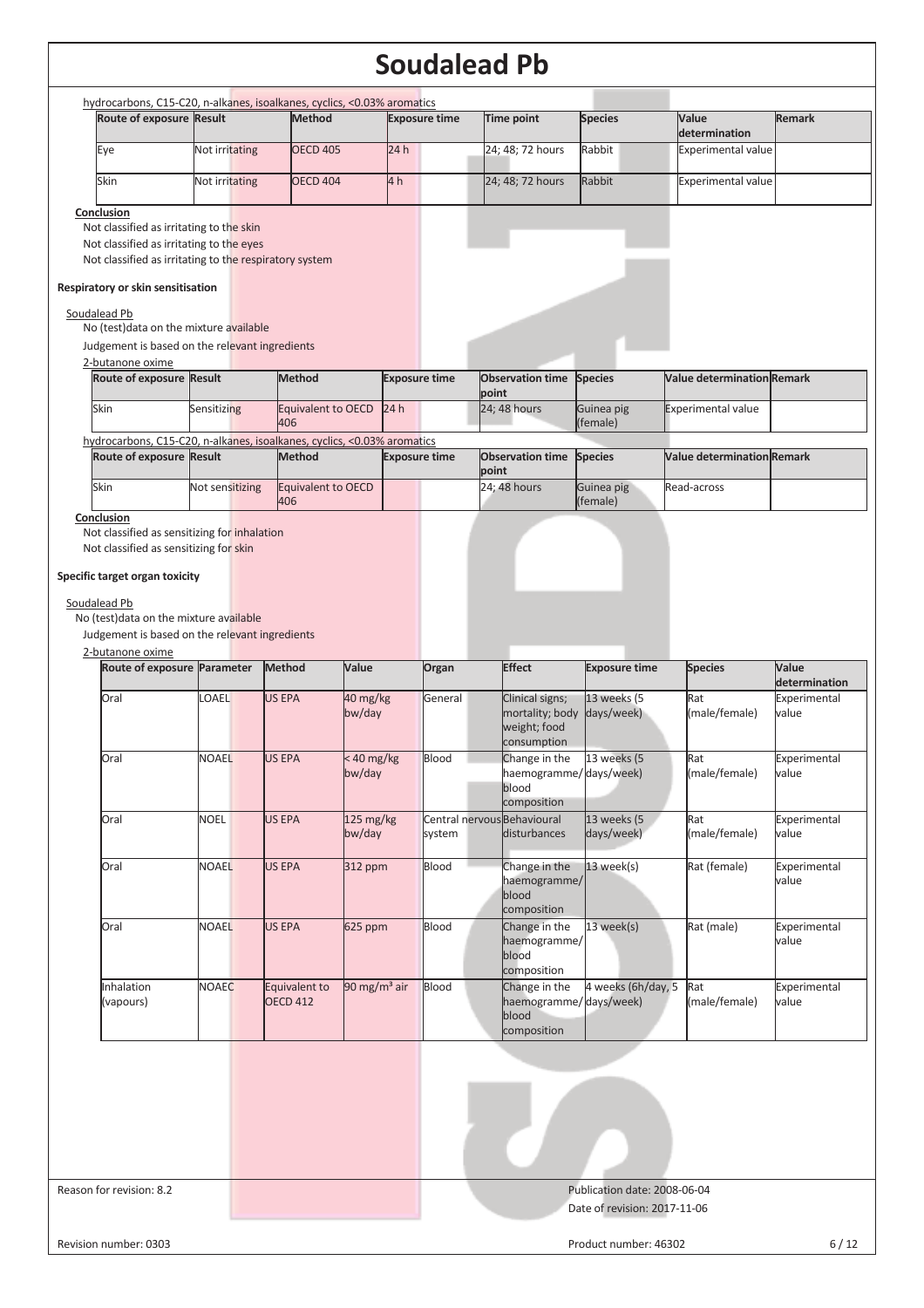|                                                                                                                                                                                                                                                                                                                                                                                                                                                                                                                                      | Route of exposure Parameter | <b>Method</b>                  |                                                                                                                                                          | Value                          | Organ                                                                                                                                                                                                                            | <b>Effect</b> |                       | <b>Exposure time</b>                                         |                    | <b>Species</b>             | Value                                                                                                                                                                        |
|--------------------------------------------------------------------------------------------------------------------------------------------------------------------------------------------------------------------------------------------------------------------------------------------------------------------------------------------------------------------------------------------------------------------------------------------------------------------------------------------------------------------------------------|-----------------------------|--------------------------------|----------------------------------------------------------------------------------------------------------------------------------------------------------|--------------------------------|----------------------------------------------------------------------------------------------------------------------------------------------------------------------------------------------------------------------------------|---------------|-----------------------|--------------------------------------------------------------|--------------------|----------------------------|------------------------------------------------------------------------------------------------------------------------------------------------------------------------------|
|                                                                                                                                                                                                                                                                                                                                                                                                                                                                                                                                      |                             |                                |                                                                                                                                                          |                                |                                                                                                                                                                                                                                  |               |                       |                                                              |                    |                            | determination                                                                                                                                                                |
| Oral                                                                                                                                                                                                                                                                                                                                                                                                                                                                                                                                 | <b>NOAEL</b>                | <b>OECD 408</b>                | Equivalent to                                                                                                                                            | > 5000 mg/kg<br>bw/day         |                                                                                                                                                                                                                                  |               | No effect             | 13 weeks (daily)                                             |                    | Rat<br>(male/female)       | Read-across                                                                                                                                                                  |
| Dermal                                                                                                                                                                                                                                                                                                                                                                                                                                                                                                                               | <b>NOAEL</b>                | <b>OECD 411</b>                | Equivalent to                                                                                                                                            | > 495 mg/kg/d                  |                                                                                                                                                                                                                                  |               | No effect             | 13 weeks (daily, 5<br>days/week)                             |                    | Rat<br>(male/female)       | Read-across                                                                                                                                                                  |
| Inhalation                                                                                                                                                                                                                                                                                                                                                                                                                                                                                                                           | <b>NOAEC</b>                | <b>OECD 413</b>                | Equivalent to                                                                                                                                            | 10186 mg/m <sup>3</sup><br>air |                                                                                                                                                                                                                                  |               | No effect             | 13 weeks (6h/day, 5 Rat<br>days/week)                        |                    | (male/female)              | Read-across                                                                                                                                                                  |
| (vapours)<br>Conclusion                                                                                                                                                                                                                                                                                                                                                                                                                                                                                                              |                             |                                |                                                                                                                                                          |                                |                                                                                                                                                                                                                                  |               |                       |                                                              |                    |                            |                                                                                                                                                                              |
| Mutagenicity (in vitro)<br>Soudalead Pb<br>No (test) data on the mixture available<br>2-butanone oxime<br><b>Result</b><br>Ambiguous<br>Negative<br>Negative<br>hydrocarbons, C15-C20, n-alkanes, isoalkanes, cyclics, <0.03% aromatics<br>Result<br>Negative with metabolic<br>activation, negative without<br>metabolic activation<br>Negative with metabolic<br>activation, negative without<br>metabolic activation<br>Negative with metabolic<br>activation, negative without<br>metabolic activation<br>Mutagenicity (in vivo) |                             | <b>Method</b><br><b>Method</b> | Equivalent to OECD 476<br>Equivalent to OECD 471<br>Equivalent to OECD 482<br>Equivalent to OECD 471<br>Equivalent to OECD 476<br>Equivalent to OECD 473 |                                | <b>Test substrate</b><br>Mouse (lymphoma L5178Y<br>cells)<br>Bacteria (S.typhimurium)<br>Rat liver cells<br><b>Test substrate</b><br>Bacteria (S.typhimurium)<br>Mouse (lymphoma L5178Y<br>cells)<br>Chinese hamster ovary (CHO) |               |                       | <b>Effect</b><br><b>Effect</b>                               |                    | Read-across<br>Read-across | <b>Value determination</b><br><b>Experimental value</b><br><b>Experimental value</b><br><b>Experimental value</b><br><b>Value determination</b><br><b>Experimental value</b> |
| Soudalead Pb<br>No (test) data on the mixture available<br>Judgement is based on the relevant ingredients<br>2-butanone oxime<br><b>Result</b>                                                                                                                                                                                                                                                                                                                                                                                       |                             |                                | <b>Method</b>                                                                                                                                            |                                | <b>Exposure time</b>                                                                                                                                                                                                             |               | <b>Test substrate</b> |                                                              | Organ              |                            | <b>Value determination</b>                                                                                                                                                   |
| Negative                                                                                                                                                                                                                                                                                                                                                                                                                                                                                                                             |                             |                                | Other                                                                                                                                                    | $3 \text{ day}(s)$             |                                                                                                                                                                                                                                  |               | (male)                | Drosophila melanogaster                                      | organ              | Male reproductive          | <b>Experimental value</b>                                                                                                                                                    |
| Negative                                                                                                                                                                                                                                                                                                                                                                                                                                                                                                                             |                             |                                | Other                                                                                                                                                    |                                |                                                                                                                                                                                                                                  |               | Rat (male/female)     |                                                              |                    |                            | <b>Experimental value</b>                                                                                                                                                    |
| hydrocarbons, C15-C20, n-alkanes, isoalkanes, cyclics, <0.03% aromatics<br><b>Result</b>                                                                                                                                                                                                                                                                                                                                                                                                                                             |                             |                                | <b>Method</b>                                                                                                                                            |                                | <b>Exposure time</b>                                                                                                                                                                                                             |               | <b>Test substrate</b> |                                                              |                    |                            | <b>Value determination</b>                                                                                                                                                   |
|                                                                                                                                                                                                                                                                                                                                                                                                                                                                                                                                      |                             |                                | Equivalent to OECD                                                                                                                                       |                                | 8 weeks (6h/day, 5                                                                                                                                                                                                               |               | Mouse (male)          |                                                              | Organ              | Male reproductive          | Read-across                                                                                                                                                                  |
|                                                                                                                                                                                                                                                                                                                                                                                                                                                                                                                                      |                             |                                | 483                                                                                                                                                      |                                | days/week)                                                                                                                                                                                                                       |               |                       |                                                              | organ              |                            |                                                                                                                                                                              |
| Negative                                                                                                                                                                                                                                                                                                                                                                                                                                                                                                                             |                             |                                |                                                                                                                                                          |                                |                                                                                                                                                                                                                                  |               |                       |                                                              | Bone marrow        |                            |                                                                                                                                                                              |
| Negative                                                                                                                                                                                                                                                                                                                                                                                                                                                                                                                             |                             |                                | Equivalent to OECD<br>475                                                                                                                                |                                |                                                                                                                                                                                                                                  |               | Rat (male/female)     |                                                              |                    |                            | Read-across                                                                                                                                                                  |
| Negative                                                                                                                                                                                                                                                                                                                                                                                                                                                                                                                             |                             |                                | <b>Equivalent to OECD</b><br>474                                                                                                                         |                                | 24 h - 72 h                                                                                                                                                                                                                      |               | Mouse (male/female)   |                                                              | <b>Bone marrow</b> |                            | Read-across                                                                                                                                                                  |
| Conclusion<br>Not classified for mutagenic or genotoxic toxicity<br>Carcinogenicity<br>Soudalead Pb<br>No (test) data on the mixture available<br>Judgement is based on the relevant ingredients                                                                                                                                                                                                                                                                                                                                     |                             |                                |                                                                                                                                                          |                                |                                                                                                                                                                                                                                  |               |                       |                                                              |                    |                            |                                                                                                                                                                              |
| 2-butanone oxime<br><b>Route of</b>                                                                                                                                                                                                                                                                                                                                                                                                                                                                                                  | Parameter                   | <b>Method</b>                  |                                                                                                                                                          | Value                          | <b>Exposure time</b>                                                                                                                                                                                                             |               | <b>Species</b>        | <b>Effect</b>                                                |                    | Organ                      | Value                                                                                                                                                                        |
| exposure                                                                                                                                                                                                                                                                                                                                                                                                                                                                                                                             |                             |                                |                                                                                                                                                          |                                |                                                                                                                                                                                                                                  |               |                       |                                                              |                    |                            | determination                                                                                                                                                                |
| Inhalation<br>NOAEC<br>(vapours)                                                                                                                                                                                                                                                                                                                                                                                                                                                                                                     |                             | EPA OTS<br>798.3300            |                                                                                                                                                          | $0.27$ mg/l                    | $\geq$ 1 year(s) (6h/day, 5Rat<br>days/week)                                                                                                                                                                                     |               |                       | effect                                                       | No carcinogenic    |                            | Experimental<br>value                                                                                                                                                        |
| Inhalation                                                                                                                                                                                                                                                                                                                                                                                                                                                                                                                           | Dose level                  | <b>EPA OTS</b>                 |                                                                                                                                                          | 374 ppm                        | $\geq$ 1 year(s) (6h/day, 5Rat                                                                                                                                                                                                   |               |                       |                                                              | Carcinogenicity    | Liver                      | Experimental                                                                                                                                                                 |
| (vapours)                                                                                                                                                                                                                                                                                                                                                                                                                                                                                                                            |                             | 798.3300                       |                                                                                                                                                          |                                | days/week)                                                                                                                                                                                                                       |               |                       |                                                              |                    |                            | value                                                                                                                                                                        |
| Conclusion<br>Not classified for carcinogenicity                                                                                                                                                                                                                                                                                                                                                                                                                                                                                     |                             |                                |                                                                                                                                                          |                                |                                                                                                                                                                                                                                  |               |                       |                                                              |                    |                            |                                                                                                                                                                              |
| Reason for revision: 8.2                                                                                                                                                                                                                                                                                                                                                                                                                                                                                                             |                             |                                |                                                                                                                                                          |                                |                                                                                                                                                                                                                                  |               |                       | Publication date: 2008-06-04<br>Date of revision: 2017-11-06 |                    |                            |                                                                                                                                                                              |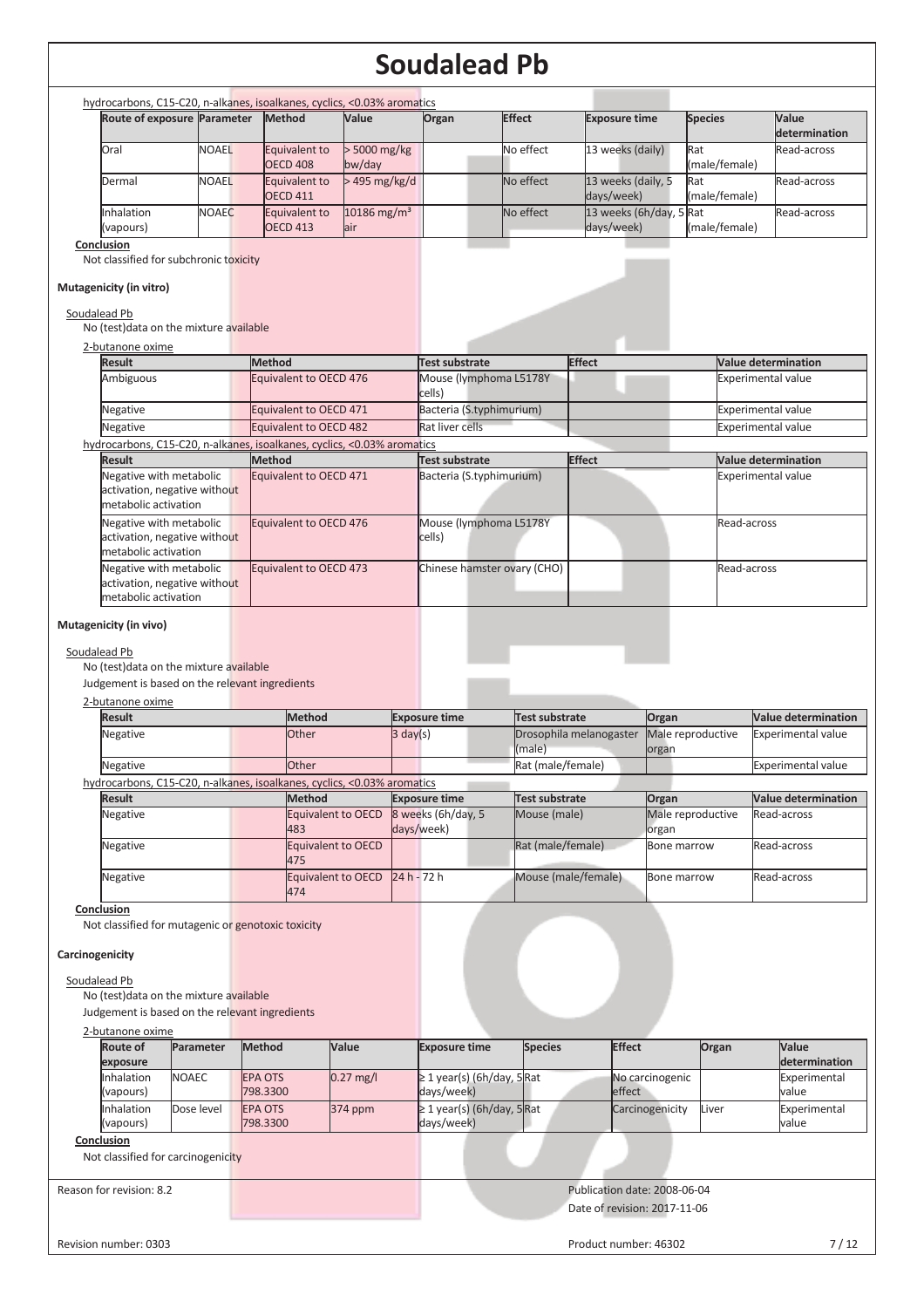#### **Reproductive toxicity**

## Soudalead Pb

No (test)data on the mixture available

Judgement is based on the relevant ingredients

| 2-butanone oxime            |                   |                 |                                   |                              |               |                 |        |               |
|-----------------------------|-------------------|-----------------|-----------------------------------|------------------------------|---------------|-----------------|--------|---------------|
|                             | Parameter         | <b>Method</b>   | Value                             | <b>Exposure time Species</b> |               | <b>Effect</b>   | Organ  | Value         |
|                             |                   |                 |                                   |                              |               |                 |        | determination |
| Developmental toxicity      | <b>NOAEL (F1)</b> | <b>OECD 414</b> | $600 \frac{\text{mg}}{\text{kg}}$ | $10 \text{ day(s)}$          | Rat           | No effect       |        | Experimental  |
|                             |                   |                 | bw/day                            |                              |               |                 |        | value         |
|                             | LOAEL (P)         | <b>OECD 414</b> | $60 \frac{\text{mg}}{\text{kg}}$  | $10 \text{ day(s)}$          | Rat           | Spleen          | Spleen | Experimental  |
|                             |                   |                 | bw/day                            |                              |               | enlargement/aff |        | value         |
|                             |                   |                 |                                   |                              |               | ection          |        |               |
| <b>Effects on fertility</b> | <b>NOAEL</b>      | <b>US EPA</b>   | $\geq$ 200 mg/kg/d                |                              | Rat           |                 |        | Experimental  |
|                             |                   |                 |                                   |                              | (male/female) |                 |        | value         |

hydrocarbons, C15-C20, n-alkanes, isoalkanes, cyclics, <0.03% aromatics

|                        | Parameter        | <b>Method</b>                    | <b>Value</b>            | <b>Exposure time Species</b> |                      | <b>Effect</b> | Organ | Value<br>determination |
|------------------------|------------------|----------------------------------|-------------------------|------------------------------|----------------------|---------------|-------|------------------------|
| Developmental toxicity | <b>NOAEL</b>     | <b>OECD 414</b>                  | $>1000$ mg/kg<br>bw/day | $10 \text{ day(s)}$          | Rat (female)         | No effect     |       | Experimental<br>value  |
| Maternal toxicity      | <b>NOAEL</b>     | <b>OECD 414</b>                  | $>1000$ mg/kg<br>bw/day | $10 \text{ day(s)}$          | Rat (female)         | No effect     |       | Experimental<br>value  |
| Effects on fertility   | <b>NOAEL (P)</b> | Equivalent to<br><b>OECD 422</b> | $>1000$ mg/kg<br>bw/day |                              | Rat<br>(male/female) | No effect     |       | Read-across            |
|                        | <b>NOAEL (P)</b> | Equivalent to<br><b>OECD 421</b> | $>1000$ mg/kg<br>bw/day |                              | Rat<br>(male/female) | No effect     |       | Read-across            |

**Conclusion** 

Not classified for reprotoxic or developmental toxicity

#### **Toxicity other effects**

Soudalead Pb

No (test)data on the mixture available

#### **Chronic effects from short and long-term exposure**

#### Soudalead Pb

ON CONTINUOUS/REPEATED EXPOSURE/CONTACT: Skin rash/inflammation.

# SECTION 12: Ecological information

## **12.1. Toxicity**

# Soudalead Pb

# No (test) $\overline{\text{data}}$  on the mixture available

Judgement of the mixture is based on the relevant ingredients

| 2-butanone oxime                                |                  |                 |                 |                     |                              |                                    |                     |                                   |
|-------------------------------------------------|------------------|-----------------|-----------------|---------------------|------------------------------|------------------------------------|---------------------|-----------------------------------|
|                                                 | Parameter        | <b>Method</b>   | Value           | <b>Duration</b>     | <b>Species</b>               | Test design                        | Fresh/salt<br>water | <b>Value determination</b>        |
| Acute toxicity fishes                           | LC50             | <b>OECD 203</b> | $>100$ mg/l     | 96 h                | Oryzias latipes              | Semi-static<br>system              | Fresh water         | Experimental value;<br>GLP        |
| Acute toxicity crustacea                        | EC <sub>50</sub> | <b>OECD 202</b> | 201 mg/l        | 48 h                | Daphnia magna                | Static system                      | Fresh water         | Experimental value;<br>GLP        |
| Toxicity algae and other aquatic EC50<br>plants |                  | <b>OECD 201</b> | $11.8$ mg/l     | 72 h                | Selenastrum<br>capricornutum | Static system Fresh water          |                     | Experimental value;<br>GLP        |
|                                                 | <b>NOEC</b>      | <b>OECD 201</b> | $2.56$ mg/l     | 72 h                | Selenastrum<br>capricornutum | Static system Fresh water          |                     | Experimental value;<br>GLP        |
| Long-term toxicity fish                         | <b>NOEC</b>      | <b>OECD 204</b> | $\geq 100$ mg/l | $14 \text{ day(s)}$ | Oryzias latipes              | Flow-through Fresh water<br>system |                     | Experimental value;<br>GLP        |
| Long-term toxicity aquatic<br>crustacea         | <b>NOEC</b>      | <b>OECD 211</b> | $\geq 100$ mg/l | $21 \text{ day(s)}$ | Daphnia magna                | Semi-static<br>system              | Fresh water         | Experimental value;<br><b>GLP</b> |
|                                                 |                  |                 |                 |                     |                              |                                    |                     |                                   |

### Reason for revision: 8.2 **Publication date: 2008-06-04** Publication date: 2008-06-04 Date of revision: 2017-11-06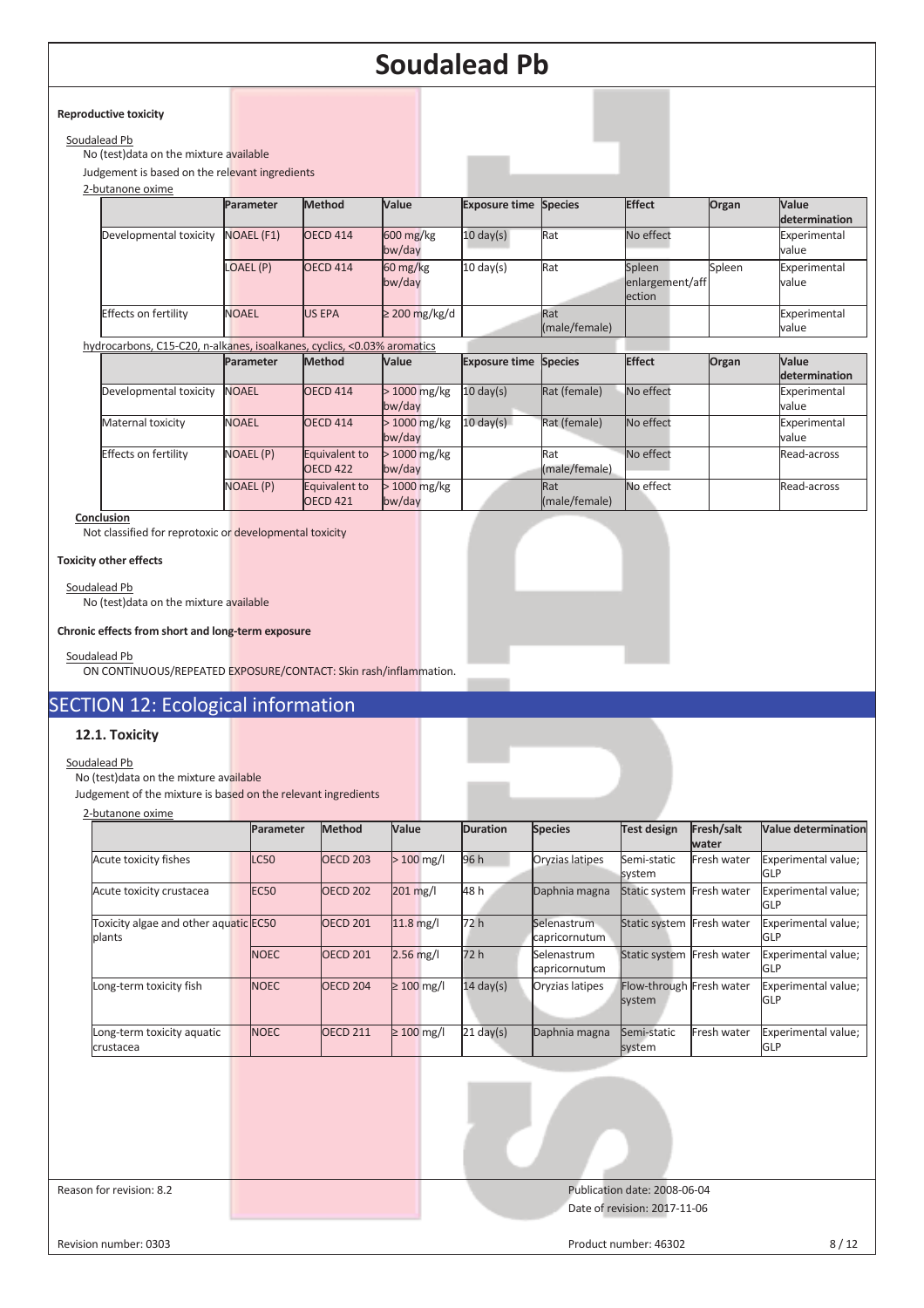| hydrocarbons, C15-C20, n-alkanes, isoalkanes, cyclics, <0.03% aromatics |                  |                                  |                   |                     |                          |                          |                     |                                   |
|-------------------------------------------------------------------------|------------------|----------------------------------|-------------------|---------------------|--------------------------|--------------------------|---------------------|-----------------------------------|
|                                                                         | <b>Parameter</b> | <b>Method</b>                    | Value             | <b>Duration</b>     | <b>Species</b>           | <b>Test design</b>       | Fresh/salt<br>water | <b>Value determination</b>        |
| Acute toxicity fishes                                                   | <b>LL50</b>      | Equivalent to<br><b>OECD 203</b> | $\cdot$ 1028 mg/l | 96 h                | Scophthalmus<br>maximus  | Semi-static<br>system    | Salt water          | Experimental value;<br><b>GLP</b> |
| Acute toxicity crustacea                                                | <b>LL50</b>      | ISO 14669                        | $> 3193$ mg/l     | 48 h                | Acartia tonsa            | Static system Salt water |                     | Experimental value;<br>GLP        |
| Toxicity algae and other aquatic EC50<br>plants                         |                  | ISO 10253                        | >10000 mg/l 72 h  |                     | Skeletonema<br>costatum. | Static system Salt water |                     | Experimental value;<br>GLP        |
| Long-term toxicity fish                                                 | <b>NOELR</b>     |                                  | $>1000$ mg/l      | $28 \text{ day(s)}$ | Oncorhynchus<br>mykiss   |                          | Fresh water         | QSAR; Growth rate                 |
| Long-term toxicity aquatic<br>crustacea                                 | <b>NOELR</b>     |                                  | $>1000$ mg/l      | $21$ day(s)         | Daphnia magna            |                          | Fresh water         | <b>QSAR</b>                       |
| Toxicity aquatic micro-<br>organisms                                    | <b>EC50</b>      | <b>OECD 209</b>                  | $>100$ mg/l       | 3 h                 | <b>Activated sludge</b>  | Static system            | Fresh water         | Experimental value;<br>GLP        |

#### **Conclusion**

Not classified as dangerous for the environment according to the criteria of Regulation (EC) No 1272/2008

## **12.2. Persistence and degradability**

hydrocarbons, C15-C20, n-alkanes, isoalkanes, cyclics, <0.03% aromatics

**Biodegradation water** 

| <b>Method</b>                                          | <b>Value</b> | <b>Duration</b> | Nalue determination       |
|--------------------------------------------------------|--------------|-----------------|---------------------------|
| : Biodegradability in Seawater<br><b>OECD 306: Bio</b> | 74 %: GLP    | 28<br>day(s)    | <b>Experimental value</b> |
|                                                        |              |                 |                           |

#### **Conclusion**

Contains readily biodegradable component(s)

# **12.3. Bioaccumulative potential**

Soudalead Pb

| Log | KOW |  |  |
|-----|-----|--|--|
|     |     |  |  |

| <b>Method</b>                                                           |                 | <b>Remark</b> |                          | <b>Value</b> |                     |                | Temperature        | <b>Value determination</b> |
|-------------------------------------------------------------------------|-----------------|---------------|--------------------------|--------------|---------------------|----------------|--------------------|----------------------------|
|                                                                         |                 |               | Not applicable (mixture) |              |                     |                |                    |                            |
| 2-butanone oxime                                                        |                 |               |                          |              |                     |                |                    |                            |
| <b>BCF</b> fishes                                                       |                 |               |                          |              |                     |                |                    |                            |
| <b>Parameter</b>                                                        | <b>Method</b>   |               | <b>Value</b>             |              | <b>Duration</b>     | <b>Species</b> |                    | <b>Value determination</b> |
| <b>BCF</b>                                                              | <b>OECD 305</b> |               | $0.5 - 5.8$ ; GLP        |              | $42 \text{ day}(s)$ |                | Cyprinus carpio    | <b>Experimental value</b>  |
| Log Kow                                                                 |                 |               |                          |              |                     |                |                    |                            |
| <b>Method</b>                                                           |                 | <b>Remark</b> |                          | Value        |                     |                | <b>Temperature</b> | <b>Value determination</b> |
| <b>OECD 117</b>                                                         |                 |               |                          | 0.63         |                     |                |                    | <b>Experimental value</b>  |
| hydrocarbons, C15-C20, n-alkanes, isoalkanes, cyclics, <0.03% aromatics |                 |               |                          |              |                     |                |                    |                            |
| Log Kow                                                                 |                 |               |                          |              |                     |                |                    |                            |
| <b>Method</b>                                                           |                 | <b>Remark</b> |                          | Value        |                     |                | <b>Temperature</b> | <b>Value determination</b> |

**Conclusion** 

No straightforward conclusion can be drawn based upon the available numerical values

No data available

## **12.4. Mobility in soil**

2-butanone oxime

| (log) Koc        |                                                                                                                |                          |       |                            |
|------------------|----------------------------------------------------------------------------------------------------------------|--------------------------|-------|----------------------------|
| <b>Parameter</b> |                                                                                                                | <b>Method</b>            | Value | <b>Nalue determination</b> |
| log Koc          |                                                                                                                | <b>SRC PCKOCWIN v2.0</b> | 0.55  | <b>QSAR</b>                |
|                  | italiana de concepto de la contradición de la contradición de concepto de la concepto de la concepto de la con |                          |       |                            |

hydrocarbons, C15-C20, n-alkanes, isoalkanes, cyclics, <0.03% aromatics

| <b>Percent distribution</b> |                     |                       |                 |                      |                       |                            |
|-----------------------------|---------------------|-----------------------|-----------------|----------------------|-----------------------|----------------------------|
| <b>Method</b>               | <b>Fraction air</b> | <b>Fraction biota</b> | <b>Fraction</b> | <b>Fraction soil</b> | <b>Fraction water</b> | <b>Nalue determination</b> |
|                             |                     |                       | <b>sediment</b> |                      |                       |                            |
| Mackay level III            | 0.3%                |                       | 92.8%           | 6.8%                 | 0.1%                  | Calculated value           |

#### **Conclusion**

Contains component(s) that adsorb(s) into the soil Contains component(s) with potential for mobility in the soil

### **12.5. Results of PBT and vPvB assessment**

Does not contain component(s) that meet(s) the criteria of PBT and/or vPvB as listed in Annex XIII of Regulation (EC) No 1907/2006.

### **12.6. Other adverse effects**

Soudalead Pb

**Fluorinated greenhouse gases (Regulation (EU) No 517/2014)** 

### Reason for revision: 8.2 **Publication date: 2008-06-04** Publication date: 2008-06-04 Date of revision: 2017-11-06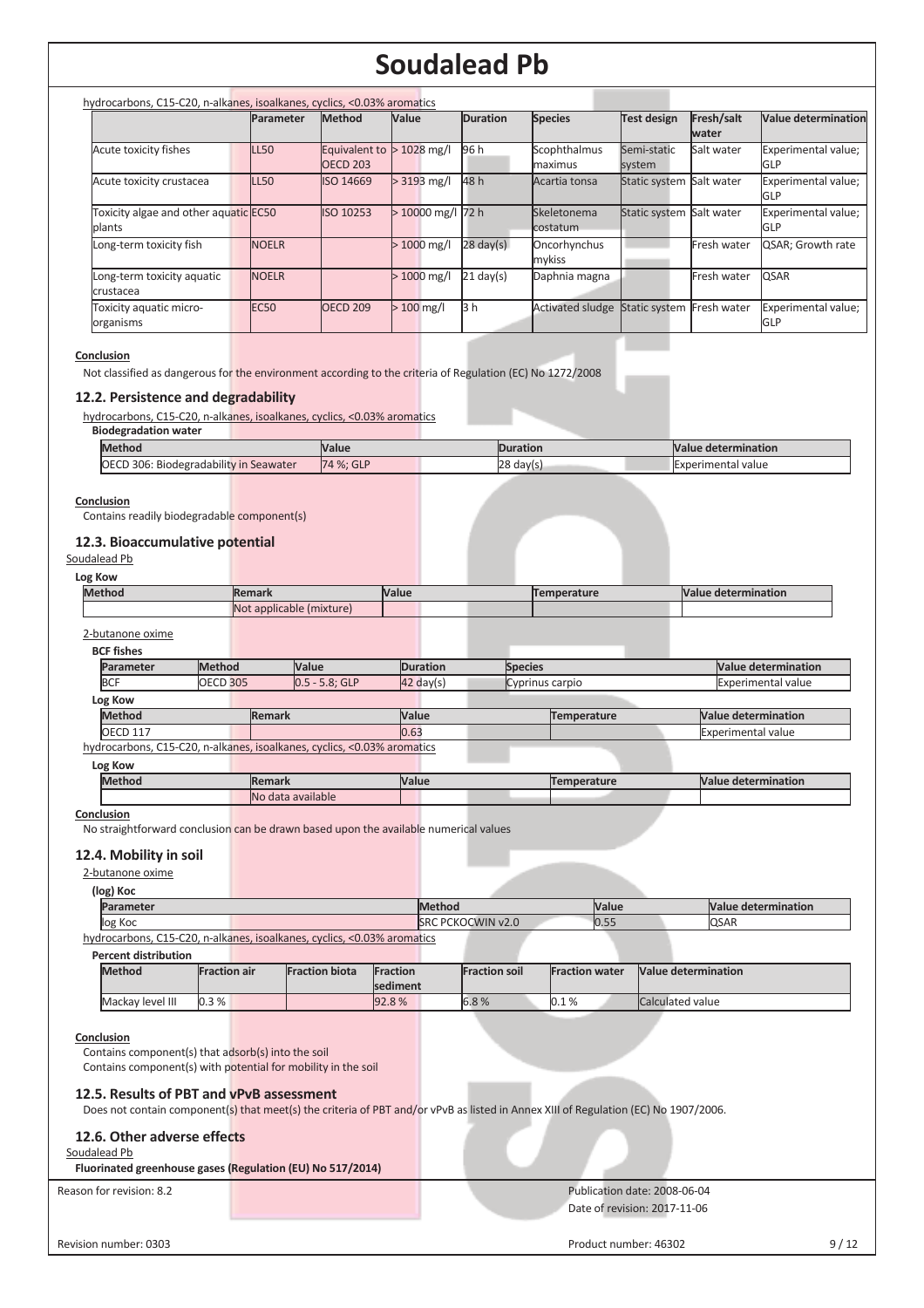None of the known components is included in the list of fluorinated greenhouse gases (Regulation (EU) No 517/2014)

**Ozone-depleting potential (ODP)** 

Not classified as dangerous for the ozone layer (Regulation (EC) No 1005/2009)

2-butanone oxime

**Groundwater** 

Groundwater pollutant

# SECTION 13: Disposal considerations

The information in this section i<mark>s a general description. If applicable an</mark>d available, exposure scenarios are attached in annex. Always use the relevant exposure scenarios that correspond to your identified use.

#### **13.1. Waste treatment methods**

#### **13.1.1 Provisions relating to waste**

**European Union** 

Can be considered as non hazardous waste according to Directive 2008/98/EC, as amended by Regulation (EU) No 1357/2014 and Regulation (EU) No 2017/997.

Waste material code (Directive 2008/98/EC, Decision 2000/0532/EC).

08 04 10 (wastes from MFSU of adhesives and sealants (including waterproofing products): waste adhesives and sealants other than those mentioned in 08 04 09). Depending on branch of industry and production process, also other waste codes may be applicable.

#### **13.1.2 Disposal methods**

Remove waste in accordance with local and/or national regulations. Do not discharge into drains or the environment. Dispose of at authorized waste collection point.

#### **13.1.3 Packaging/Container**

**European Union** 

Waste material code packaging (Directive 2008/98/EC).

15 01 02 (plastic packaging).

# SECTION 14: Transport information

### **Road (ADR), Rail (RID), Inland waterways (ADN), Sea (IMDG/IMSBC), Air (ICAO-TI/IATA-DGR)**

| 14.1. UN number                                                          |  |  |                                         |  |  |
|--------------------------------------------------------------------------|--|--|-----------------------------------------|--|--|
| Transport                                                                |  |  | Not subject                             |  |  |
| 14.2. UN proper shipping name                                            |  |  |                                         |  |  |
| 14.3. Transport hazard class(es)                                         |  |  |                                         |  |  |
| Hazard identification number                                             |  |  |                                         |  |  |
| Class                                                                    |  |  |                                         |  |  |
| Classification code                                                      |  |  |                                         |  |  |
| 14.4. Packing group                                                      |  |  |                                         |  |  |
| Packing group                                                            |  |  |                                         |  |  |
| Labels                                                                   |  |  |                                         |  |  |
| 14.5. Environmental hazards                                              |  |  |                                         |  |  |
| Environmentally hazardous substance mark                                 |  |  | <b>I</b> no                             |  |  |
| 14.6. Special precautions for user                                       |  |  |                                         |  |  |
| Special provisions                                                       |  |  |                                         |  |  |
| Limited quantities                                                       |  |  |                                         |  |  |
| 14.7. Transport in bulk according to Annex II of Marpol and the IBC Code |  |  |                                         |  |  |
| Annex II of MARPOL 73/78                                                 |  |  | Not applicable, based on available data |  |  |

# SECTION 15: Regulatory information

**15.1. Safety, health and environmental regulations/legislation specific for the substance or mixture**

#### **European legislation:**

VOC content Directive 2010/75/EU

| <b>VOC content</b> |  | Remark |  |  |
|--------------------|--|--------|--|--|
| 1.08%              |  |        |  |  |
| 10.48 g/l          |  |        |  |  |

#### REACH Annex XVII - Restriction

 Contains component(s) subject to restrictions of Annex XVII of Regulation (EC) No 1907/2006: restrictions on the manufacture, placing on the market and use of certain dangerous substances, mixtures and articles.

|                                                                                                | Designation of the substance, of the group of<br>Conditions of restriction<br>substances or of the mixture                                                                                                                                                                                                                                                                                                                                                                                                                                                                                                                                                                                                                                                                                                                                                                       |       |
|------------------------------------------------------------------------------------------------|----------------------------------------------------------------------------------------------------------------------------------------------------------------------------------------------------------------------------------------------------------------------------------------------------------------------------------------------------------------------------------------------------------------------------------------------------------------------------------------------------------------------------------------------------------------------------------------------------------------------------------------------------------------------------------------------------------------------------------------------------------------------------------------------------------------------------------------------------------------------------------|-------|
| 2-butanone oxime<br>hydrocarbons, C15-C20, n-alkanes,<br>isoalkanes, cyclics, <0.03% aromatics | Liquid substances or mixtures which are<br>1. Shall not be used in:<br>regarded as dangerous in accordance with<br>- ornamental articles intended to produce light or colour effects by means of different<br>phases, for example in ornamental lamps and ashtrays,<br>Directive 1999/45/EC or are fulfilling the<br>criteria for any of the following hazard classes<br>- tricks and jokes,<br>- games for one or more participants, or any article intended to be used as such, even with<br>or categories set out in Annex I to Regulation<br>(EC) No 1272/2008:<br>ornamental aspects,<br>(a) hazard classes 2.1 to 2.4, 2.6 and 2.7, 2.8<br>2. Articles not complying with paragraph 1 shall not be placed on the market.<br>3. Shall not be placed on the market if they contain a colouring agent, unless required for<br>types A and B, 2.9, 2.10, 2.12, 2.13 categories |       |
| Reason for revision: 8.2                                                                       | Publication date: 2008-06-04<br>Date of revision: 2017-11-06                                                                                                                                                                                                                                                                                                                                                                                                                                                                                                                                                                                                                                                                                                                                                                                                                     |       |
| Revision number: 0303                                                                          | Product number: 46302                                                                                                                                                                                                                                                                                                                                                                                                                                                                                                                                                                                                                                                                                                                                                                                                                                                            | 10/12 |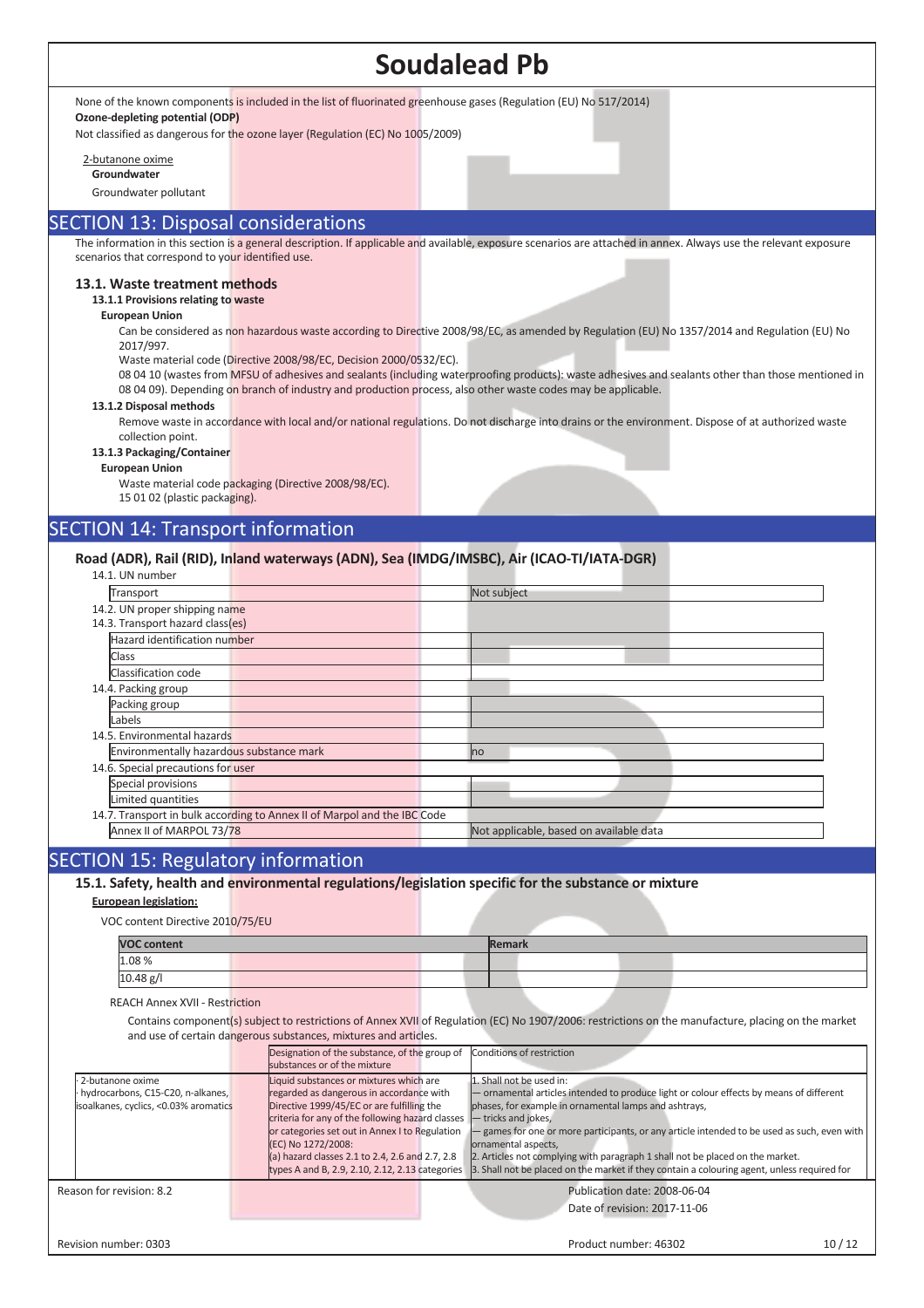|                                                                                                                                                         |                                                                                                                                                                                                                                                                                     | <b>Soudalead Pb</b>                                                                                                                                                                                                                                                                                                                                                                                                                                                                                                                                                                                                                                                                                                                                                                                                                                                                                                                                                                                                                                                                                                                                                                                                                                                                                                                                                                                                                                                                                                                                                                                                                                                                                                                                                                                                                                                                                                                                                                                                                                                                                                                                                                                                                                                                                                          |
|---------------------------------------------------------------------------------------------------------------------------------------------------------|-------------------------------------------------------------------------------------------------------------------------------------------------------------------------------------------------------------------------------------------------------------------------------------|------------------------------------------------------------------------------------------------------------------------------------------------------------------------------------------------------------------------------------------------------------------------------------------------------------------------------------------------------------------------------------------------------------------------------------------------------------------------------------------------------------------------------------------------------------------------------------------------------------------------------------------------------------------------------------------------------------------------------------------------------------------------------------------------------------------------------------------------------------------------------------------------------------------------------------------------------------------------------------------------------------------------------------------------------------------------------------------------------------------------------------------------------------------------------------------------------------------------------------------------------------------------------------------------------------------------------------------------------------------------------------------------------------------------------------------------------------------------------------------------------------------------------------------------------------------------------------------------------------------------------------------------------------------------------------------------------------------------------------------------------------------------------------------------------------------------------------------------------------------------------------------------------------------------------------------------------------------------------------------------------------------------------------------------------------------------------------------------------------------------------------------------------------------------------------------------------------------------------------------------------------------------------------------------------------------------------|
|                                                                                                                                                         | 1 and 2, 2.14 categories 1 and 2, 2.15 types A<br>to F;<br>(b) hazard classes 3.1 to 3.6, 3.7 adverse<br>effects on sexual function and fertility or on<br>development, 3.8 effects other than narcotic<br>effects, 3.9 and 3.10;<br>(c) hazard class 4.1;<br>(d) hazard class 5.1. | fiscal reasons, or perfume, or both, if they:<br>- can be used as fuel in decorative oil lamps for supply to the general public, and,<br>- present an aspiration hazard and are labelled with R65 or H304,<br>4. Decorative oil lamps for supply to the general public shall not be placed on the market<br>unless they conform to the European Standard on Decorative oil lamps (EN 14059) adopted<br>by the European Committee for Standardisation (CEN).<br>5. Without prejudice to the implementation of other Community provisions relating to the<br>classification, packaging and labelling of dangerous substances and mixtures, suppliers shall<br>ensure, before the placing on the market, that the following requirements are met:<br>a) lamp oils, labelled with R65 or H304, intended for supply to the general public are visibly,<br>legibly and indelibly marked as follows: "Keep lamps filled with this liquid out of the reach of<br>children"; and, by 1 December 2010, "Just a sip of lamp oil — or even sucking the wick of<br>lamps - may lead to life-threatening lung damage";<br>b) grill lighter fluids, labelled with R65 or H304, intended for supply to the general public are<br>legibly and indelibly marked by 1 December 2010 as follows: "Just a sip of grill lighter may<br>lead to life threatening lung damage";<br>c) lamp oils and grill lighters, labelled with R65 or H304, intended for supply to the general<br>public are packaged in black opaque containers not exceeding 1 litre by 1 December 2010.<br>6. No later than 1 June 2014, the Commission shall request the European Chemicals Agency<br>to prepare a dossier, in accordance with Article 69 of the present Regulation with a view to<br>ban, if appropriate, grill lighter fluids and fuel for decorative lamps, labelled R65 or H304,<br>intended for supply to the general public.<br>7. Natural or legal persons placing on the market for the first time lamp oils and grill lighter<br>ffluids, labelled with R65 or H304, shall by 1 December 2011, and annually thereafter,<br>provide data on alternatives to lamp oils and grill lighter fluids labelled R65 or H304 to the<br>competent authority in the Member State concerned. Member States shall make those data<br>available to the Commission.' |
| <b>National legislation Belgium</b><br>Soudalead Pb<br>No data available                                                                                |                                                                                                                                                                                                                                                                                     |                                                                                                                                                                                                                                                                                                                                                                                                                                                                                                                                                                                                                                                                                                                                                                                                                                                                                                                                                                                                                                                                                                                                                                                                                                                                                                                                                                                                                                                                                                                                                                                                                                                                                                                                                                                                                                                                                                                                                                                                                                                                                                                                                                                                                                                                                                                              |
| <b>National legislation The Netherlands</b>                                                                                                             |                                                                                                                                                                                                                                                                                     |                                                                                                                                                                                                                                                                                                                                                                                                                                                                                                                                                                                                                                                                                                                                                                                                                                                                                                                                                                                                                                                                                                                                                                                                                                                                                                                                                                                                                                                                                                                                                                                                                                                                                                                                                                                                                                                                                                                                                                                                                                                                                                                                                                                                                                                                                                                              |
| Soudalead Pb<br>No data available                                                                                                                       |                                                                                                                                                                                                                                                                                     |                                                                                                                                                                                                                                                                                                                                                                                                                                                                                                                                                                                                                                                                                                                                                                                                                                                                                                                                                                                                                                                                                                                                                                                                                                                                                                                                                                                                                                                                                                                                                                                                                                                                                                                                                                                                                                                                                                                                                                                                                                                                                                                                                                                                                                                                                                                              |
| <b>National legislation France</b><br>Soudalead Pb<br>No data available                                                                                 |                                                                                                                                                                                                                                                                                     |                                                                                                                                                                                                                                                                                                                                                                                                                                                                                                                                                                                                                                                                                                                                                                                                                                                                                                                                                                                                                                                                                                                                                                                                                                                                                                                                                                                                                                                                                                                                                                                                                                                                                                                                                                                                                                                                                                                                                                                                                                                                                                                                                                                                                                                                                                                              |
| <b>National legislation Germany</b>                                                                                                                     |                                                                                                                                                                                                                                                                                     |                                                                                                                                                                                                                                                                                                                                                                                                                                                                                                                                                                                                                                                                                                                                                                                                                                                                                                                                                                                                                                                                                                                                                                                                                                                                                                                                                                                                                                                                                                                                                                                                                                                                                                                                                                                                                                                                                                                                                                                                                                                                                                                                                                                                                                                                                                                              |
| Soudalead Pb<br><b>WGK</b>                                                                                                                              | (AwSV) of 18 April 2017                                                                                                                                                                                                                                                             | 1; Classification water polluting based on the components in compliance with Verwaltungsvorschrift wassergefährdender<br>Stoffe (VwVwS) of 27 July 2005 (Anhang 4) and Verordnung über Anlagen zum Umgang mit wassergefährdenden Stoffen                                                                                                                                                                                                                                                                                                                                                                                                                                                                                                                                                                                                                                                                                                                                                                                                                                                                                                                                                                                                                                                                                                                                                                                                                                                                                                                                                                                                                                                                                                                                                                                                                                                                                                                                                                                                                                                                                                                                                                                                                                                                                     |
| <u>2-butanone oxime</u>                                                                                                                                 |                                                                                                                                                                                                                                                                                     |                                                                                                                                                                                                                                                                                                                                                                                                                                                                                                                                                                                                                                                                                                                                                                                                                                                                                                                                                                                                                                                                                                                                                                                                                                                                                                                                                                                                                                                                                                                                                                                                                                                                                                                                                                                                                                                                                                                                                                                                                                                                                                                                                                                                                                                                                                                              |
| TA-Luft<br>TRGS900 - Risiko der                                                                                                                         | 5.2.5;                                                                                                                                                                                                                                                                              | Butanonoxim; Y; Risiko der Fruchtschädigung braucht bei Einhaltung des Arbeitsplatzgrenzwertes und des biologischen                                                                                                                                                                                                                                                                                                                                                                                                                                                                                                                                                                                                                                                                                                                                                                                                                                                                                                                                                                                                                                                                                                                                                                                                                                                                                                                                                                                                                                                                                                                                                                                                                                                                                                                                                                                                                                                                                                                                                                                                                                                                                                                                                                                                          |
| Fruchtschädigung                                                                                                                                        | Grenzwertes nicht befürchtet zu werden                                                                                                                                                                                                                                              |                                                                                                                                                                                                                                                                                                                                                                                                                                                                                                                                                                                                                                                                                                                                                                                                                                                                                                                                                                                                                                                                                                                                                                                                                                                                                                                                                                                                                                                                                                                                                                                                                                                                                                                                                                                                                                                                                                                                                                                                                                                                                                                                                                                                                                                                                                                              |
| Sensibilisierende Stoffe<br>Hautresorptive Stoffe                                                                                                       | Butanonoxim; Sh; Hautsensibilisierende Stoffe<br>Butanonoxim; H; Hautresorptiv                                                                                                                                                                                                      |                                                                                                                                                                                                                                                                                                                                                                                                                                                                                                                                                                                                                                                                                                                                                                                                                                                                                                                                                                                                                                                                                                                                                                                                                                                                                                                                                                                                                                                                                                                                                                                                                                                                                                                                                                                                                                                                                                                                                                                                                                                                                                                                                                                                                                                                                                                              |
|                                                                                                                                                         | hydrocarbons, C15-C20, n-alkanes, isoalkanes, cyclics, <0.03% aromatics                                                                                                                                                                                                             |                                                                                                                                                                                                                                                                                                                                                                                                                                                                                                                                                                                                                                                                                                                                                                                                                                                                                                                                                                                                                                                                                                                                                                                                                                                                                                                                                                                                                                                                                                                                                                                                                                                                                                                                                                                                                                                                                                                                                                                                                                                                                                                                                                                                                                                                                                                              |
| TA-Luft                                                                                                                                                 | 5.2.5                                                                                                                                                                                                                                                                               |                                                                                                                                                                                                                                                                                                                                                                                                                                                                                                                                                                                                                                                                                                                                                                                                                                                                                                                                                                                                                                                                                                                                                                                                                                                                                                                                                                                                                                                                                                                                                                                                                                                                                                                                                                                                                                                                                                                                                                                                                                                                                                                                                                                                                                                                                                                              |
| <b>National legislation United Kingdom</b><br>Soudalead Pb<br>No data available                                                                         |                                                                                                                                                                                                                                                                                     |                                                                                                                                                                                                                                                                                                                                                                                                                                                                                                                                                                                                                                                                                                                                                                                                                                                                                                                                                                                                                                                                                                                                                                                                                                                                                                                                                                                                                                                                                                                                                                                                                                                                                                                                                                                                                                                                                                                                                                                                                                                                                                                                                                                                                                                                                                                              |
| Other relevant data                                                                                                                                     |                                                                                                                                                                                                                                                                                     |                                                                                                                                                                                                                                                                                                                                                                                                                                                                                                                                                                                                                                                                                                                                                                                                                                                                                                                                                                                                                                                                                                                                                                                                                                                                                                                                                                                                                                                                                                                                                                                                                                                                                                                                                                                                                                                                                                                                                                                                                                                                                                                                                                                                                                                                                                                              |
| Soudalead Pb<br>No data available                                                                                                                       |                                                                                                                                                                                                                                                                                     |                                                                                                                                                                                                                                                                                                                                                                                                                                                                                                                                                                                                                                                                                                                                                                                                                                                                                                                                                                                                                                                                                                                                                                                                                                                                                                                                                                                                                                                                                                                                                                                                                                                                                                                                                                                                                                                                                                                                                                                                                                                                                                                                                                                                                                                                                                                              |
|                                                                                                                                                         | hydrocarbons, C15-C20, n-alkanes, isoalkanes, cyclics, <0.03% aromatics                                                                                                                                                                                                             |                                                                                                                                                                                                                                                                                                                                                                                                                                                                                                                                                                                                                                                                                                                                                                                                                                                                                                                                                                                                                                                                                                                                                                                                                                                                                                                                                                                                                                                                                                                                                                                                                                                                                                                                                                                                                                                                                                                                                                                                                                                                                                                                                                                                                                                                                                                              |
| TLV - Carcinogen<br>15.2. Chemical safety assessment                                                                                                    | Mineral oil, pure, highly and severely refined; A4                                                                                                                                                                                                                                  |                                                                                                                                                                                                                                                                                                                                                                                                                                                                                                                                                                                                                                                                                                                                                                                                                                                                                                                                                                                                                                                                                                                                                                                                                                                                                                                                                                                                                                                                                                                                                                                                                                                                                                                                                                                                                                                                                                                                                                                                                                                                                                                                                                                                                                                                                                                              |
|                                                                                                                                                         | No chemical safety assessment has been conducted for the mixture.                                                                                                                                                                                                                   |                                                                                                                                                                                                                                                                                                                                                                                                                                                                                                                                                                                                                                                                                                                                                                                                                                                                                                                                                                                                                                                                                                                                                                                                                                                                                                                                                                                                                                                                                                                                                                                                                                                                                                                                                                                                                                                                                                                                                                                                                                                                                                                                                                                                                                                                                                                              |
| <b>SECTION 16: Other information</b>                                                                                                                    |                                                                                                                                                                                                                                                                                     |                                                                                                                                                                                                                                                                                                                                                                                                                                                                                                                                                                                                                                                                                                                                                                                                                                                                                                                                                                                                                                                                                                                                                                                                                                                                                                                                                                                                                                                                                                                                                                                                                                                                                                                                                                                                                                                                                                                                                                                                                                                                                                                                                                                                                                                                                                                              |
| H312 Harmful in contact with skin.<br>H317 May cause an allergic skin reaction.<br>H318 Causes serious eye damage.<br>H351 Suspected of causing cancer. | Full text of any H-statements referred to under heading 3:<br>H304 May be fatal if swallowed and enters airways.                                                                                                                                                                    |                                                                                                                                                                                                                                                                                                                                                                                                                                                                                                                                                                                                                                                                                                                                                                                                                                                                                                                                                                                                                                                                                                                                                                                                                                                                                                                                                                                                                                                                                                                                                                                                                                                                                                                                                                                                                                                                                                                                                                                                                                                                                                                                                                                                                                                                                                                              |
|                                                                                                                                                         |                                                                                                                                                                                                                                                                                     |                                                                                                                                                                                                                                                                                                                                                                                                                                                                                                                                                                                                                                                                                                                                                                                                                                                                                                                                                                                                                                                                                                                                                                                                                                                                                                                                                                                                                                                                                                                                                                                                                                                                                                                                                                                                                                                                                                                                                                                                                                                                                                                                                                                                                                                                                                                              |
| Reason for revision: 8.2                                                                                                                                |                                                                                                                                                                                                                                                                                     | Publication date: 2008-06-04<br>Date of revision: 2017-11-06                                                                                                                                                                                                                                                                                                                                                                                                                                                                                                                                                                                                                                                                                                                                                                                                                                                                                                                                                                                                                                                                                                                                                                                                                                                                                                                                                                                                                                                                                                                                                                                                                                                                                                                                                                                                                                                                                                                                                                                                                                                                                                                                                                                                                                                                 |
| Revision number: 0303                                                                                                                                   |                                                                                                                                                                                                                                                                                     | Product number: 46302<br>11/12                                                                                                                                                                                                                                                                                                                                                                                                                                                                                                                                                                                                                                                                                                                                                                                                                                                                                                                                                                                                                                                                                                                                                                                                                                                                                                                                                                                                                                                                                                                                                                                                                                                                                                                                                                                                                                                                                                                                                                                                                                                                                                                                                                                                                                                                                               |